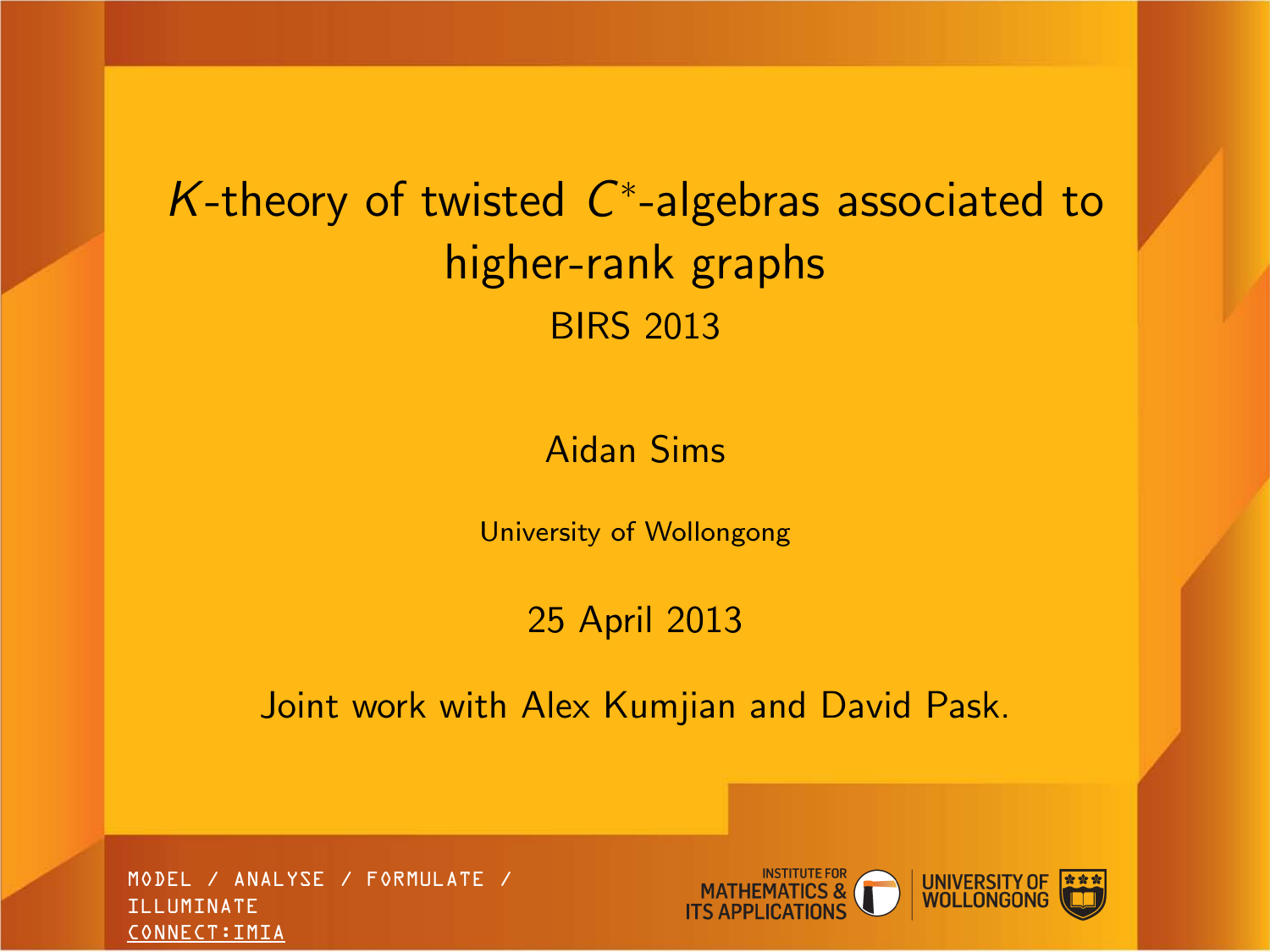# Higher-rank graphs

#### Definition (Kumjian-Pask, 2000)

For  $k \in \mathbb{N}$ , a  $k$ -graph is a countable category  $\Lambda$  with a functor  $d: \Lambda \to \mathbb{N}^k$  satisfying the factorisation property: whenever  $d(\lambda)=m+n$  there are unique  $\mu\in d^{-1}(m)$  and  $\nu\in d^{-1}(n)$  such that  $\lambda = \mu \nu$ .



**KORK STRAIN A BAR SHOP**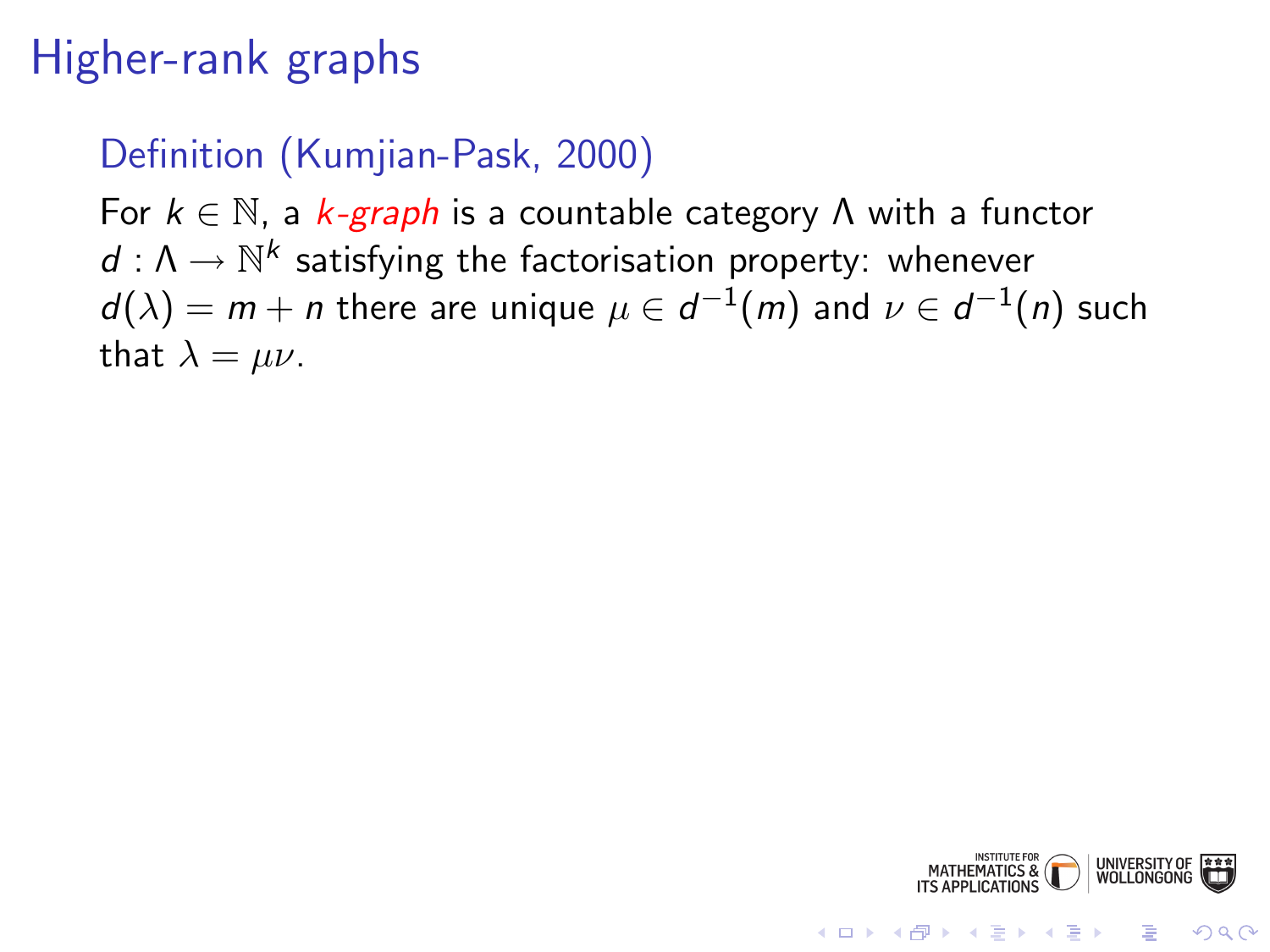# Higher-rank graphs

#### Definition (Kumjian-Pask, 2000)

For  $k \in \mathbb{N}$ , a  $k$ -graph is a countable category  $\Lambda$  with a functor  $d: \Lambda \to \mathbb{N}^k$  satisfying the factorisation property: whenever  $d(\lambda)=m+n$  there are unique  $\mu\in d^{-1}(m)$  and  $\nu\in d^{-1}(n)$  such that  $\lambda = \mu \nu$ .

- $\blacktriangleright$   $\Lambda^n$  denotes  $d^{-1}(n)$ .
- **Factorisation property gives**  $\Lambda^0 = \{ id_o : o \in Obj(\Lambda) \}.$
- $\blacktriangleright$  The domain and codomain maps determine maps  $\mathsf{s},\mathsf{r}:\mathsf{\Lambda}\to\mathsf{\Lambda}^0;$  and then  $\mathsf{r}(\lambda)\lambda=\lambda=\lambda\mathsf{s}(\lambda)$  for all  $\lambda.$
- ► Write, for example,  $v\Lambda^n$  for  $r^{-1}(v) \cap \Lambda^n$ .
- row-finite means v $\Lambda^n$  is always finite; no sources means it's always nonempty.

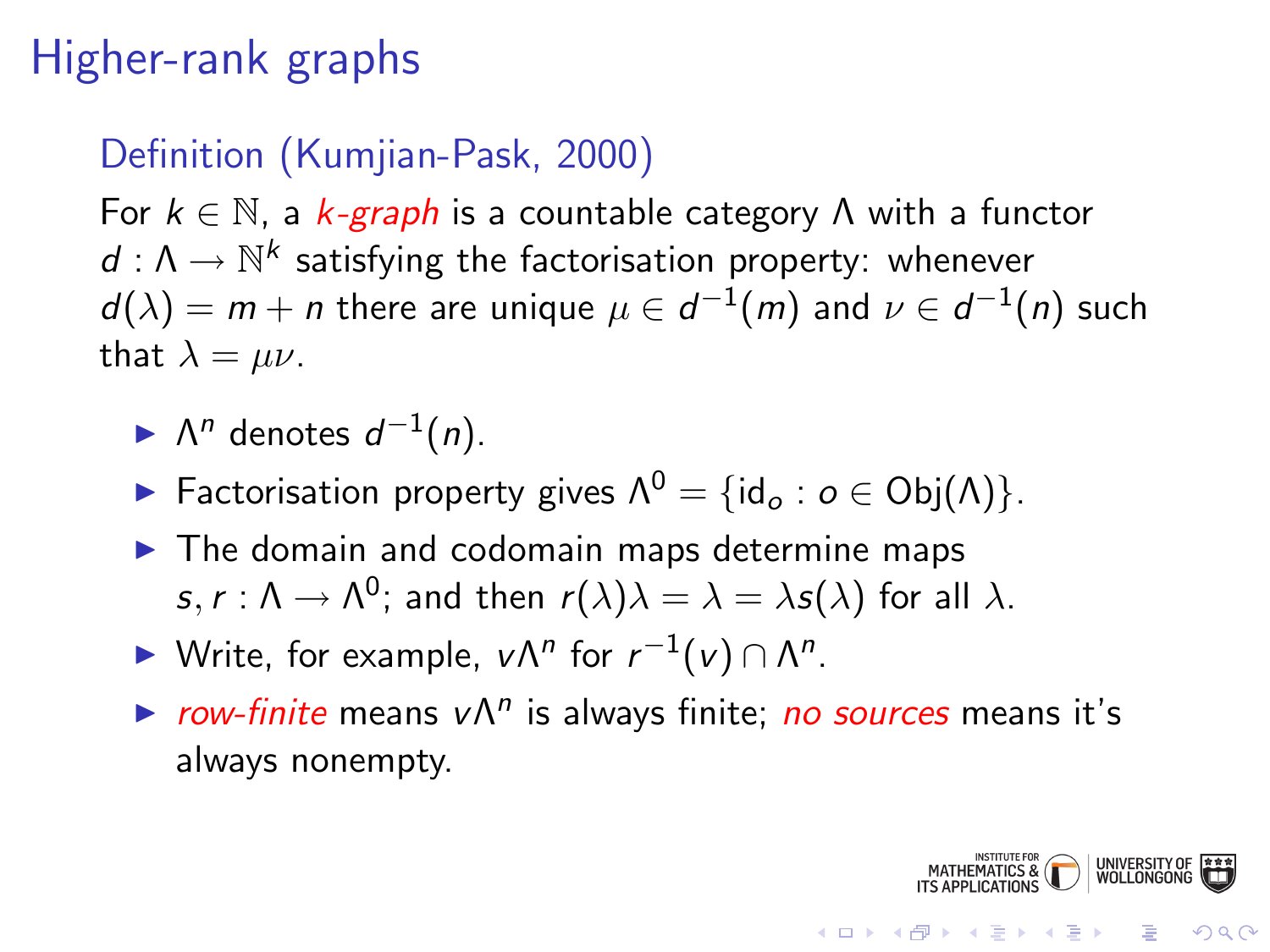## **Cohomology**

**Example 1** For an abelian group G, a G-valued 2-cocycle on A is a function

$$
c: \Lambda^{*2} := \{(\mu, \nu) \in \Lambda \times \Lambda : s(\mu) = r(\nu)\} \to G
$$

such that  $c(r(\lambda), \lambda) = c(\lambda, s(\lambda)) = 0$  and

$$
c(\lambda,\mu)+c(\lambda\mu,\nu)=c(\mu,\nu)+c(\lambda,\mu\nu).
$$

Group of cocycles is  $Z^2(\Lambda, \mathbb{T})$ .

Standard example:  $k = 2$ , and  $c(\alpha, \beta) = d(\alpha)$ <sub>2</sub>d( $\beta$ )<sub>1</sub>g for some  $g \in G$ .

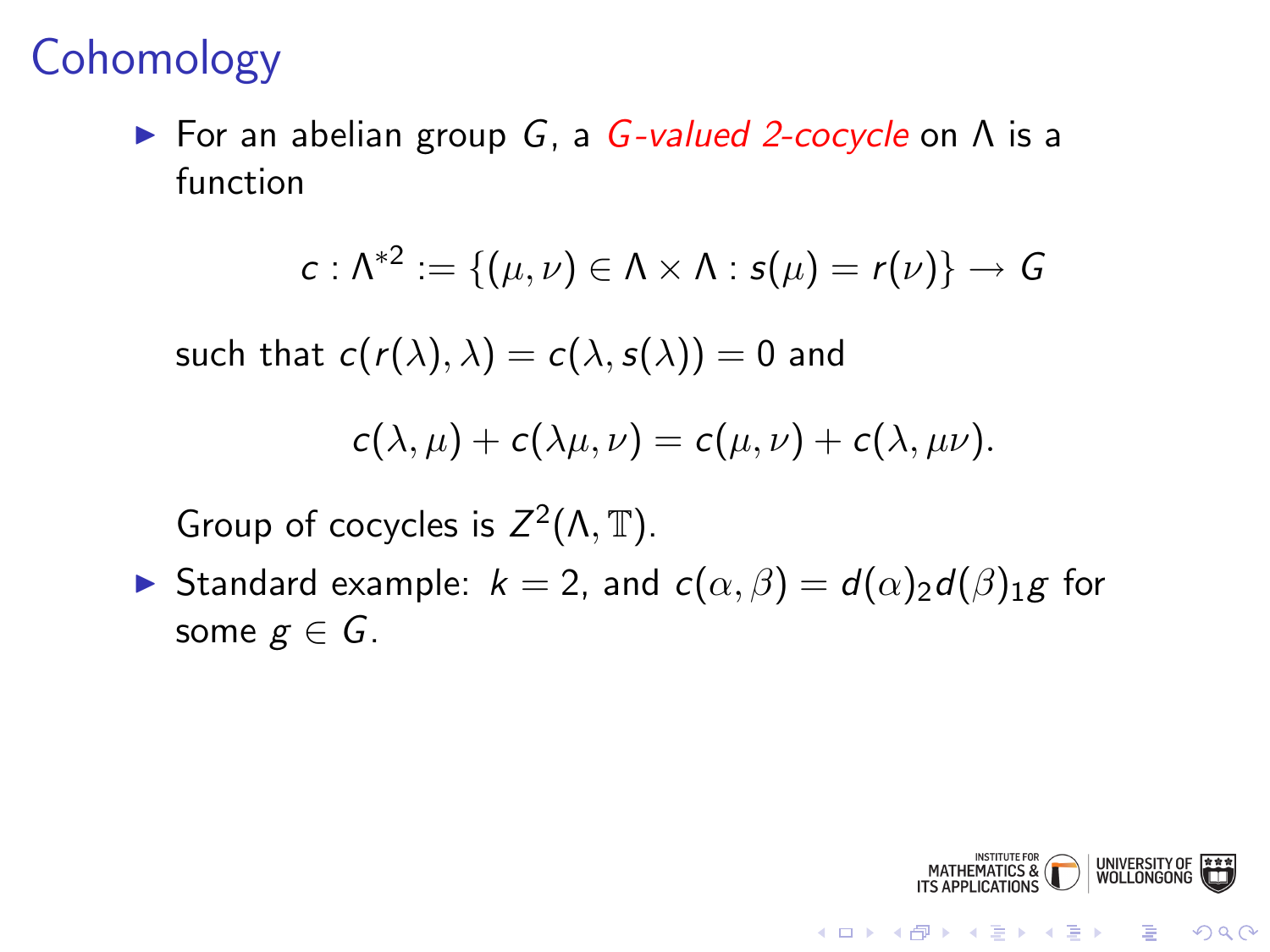# C ∗ -algebras

If  $\Lambda$  is row-finite with no sources, and  $c \in Z^2(\Lambda, \mathbb{T})$ , then  $C^*(\Lambda, c)$  is universal for partial isometries  $\{s_\lambda : \lambda \in \Lambda\}$  such that

(CK1) 
$$
\{s_v : v \in \Lambda^0\}
$$
 are mutually orthogonal projections

\n(CK2)  $s_{\mu}s_{\nu} = c(\mu, \nu)s_{\mu\nu}$  when  $s(\mu) = r(\nu)$ ;

\n(CK3)  $s_{\mu}^*s_{\mu} = s_{s(\mu)}$  for every  $\mu$ ; and

\n(CK4)  $s_v = \sum_{\mu \in \nu \Lambda^n} s_{\mu} s_{\mu}^*$  for all  $\nu \in \Lambda^0$ ,  $n \in \mathbb{N}^k$ .

 $\blacktriangleright$  Technical adjustment to (CK4) needed when  $\Lambda$  has sources.



K ロ > K @ > K 할 > K 할 > → 할 → ⊙ Q Q\*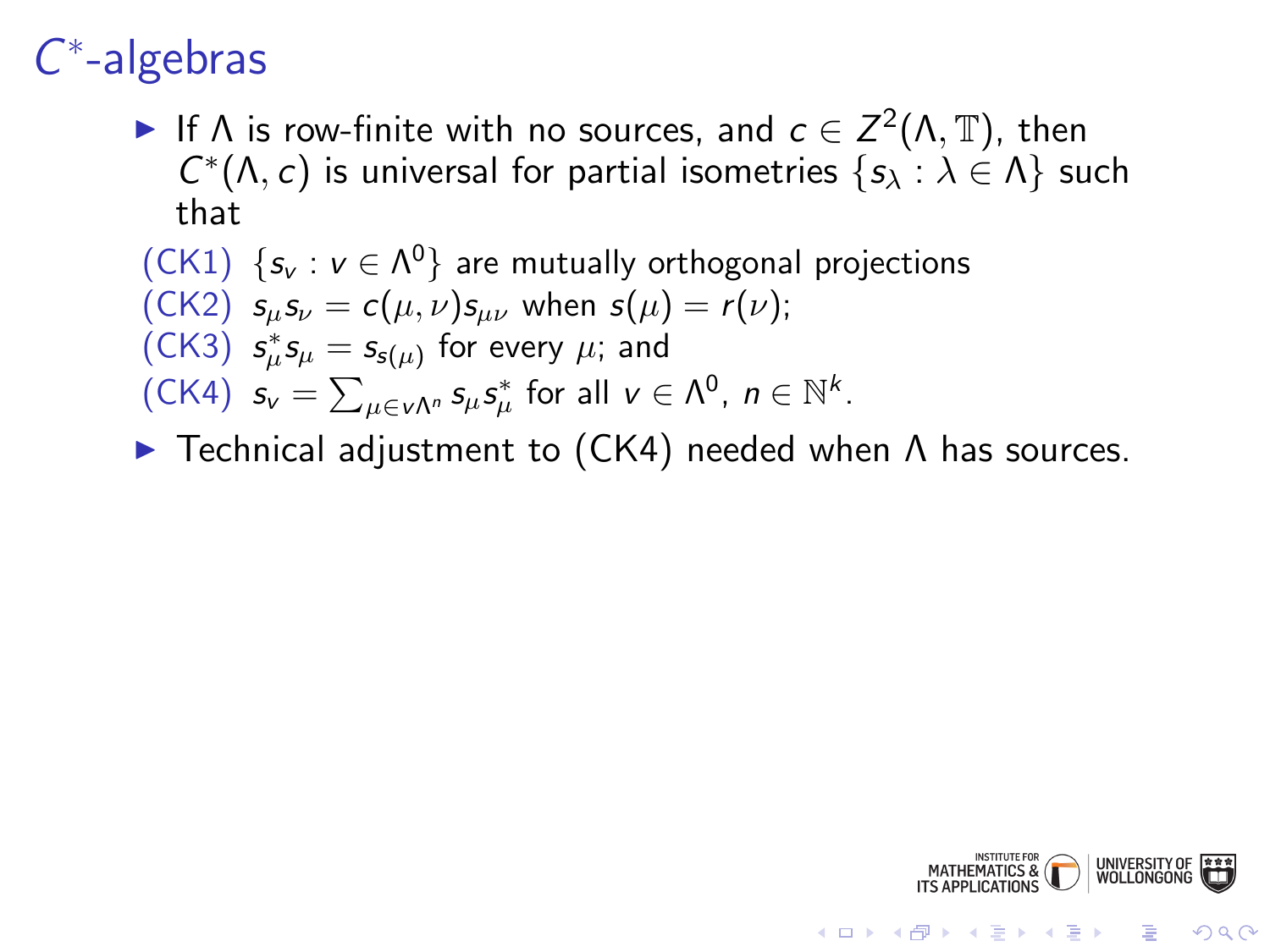## Example

$$
\begin{pmatrix} e \\ v \\ a \end{pmatrix} \quad ea = ae
$$

let  $z \in \mathbb{T}$ , and put  $c(\mu, \nu) = z^{d(\mu)_2 d(\nu)_1}$ .

► Relation (CK2) implies that  $s_v = 1_{C^*(\Lambda)}$  and  $C^*(\Lambda)$  is generated by elements  $s_a$  and  $s_a$  such that  $s_a s_a = z s_a s_a$ :

(CK3) 
$$
s_e^* s_e = s_a^* s_a = 1
$$
; and  
(CK4)  $1 = \sum_{\alpha \in v \wedge e_1} s_{\alpha} s_{\alpha}^* = s_e s_e^*$ , and similarly for  $s_f$ .

- ► So  $C^*(\Lambda, c_z)$  is universal for unitaries  $U, V$  such that  $UV = zVU$ : the noncommutative torus  $A_z$ .
- $\triangleright$  up to cohomology, these are the only cocycles, so the only twisted algebras for this graph.

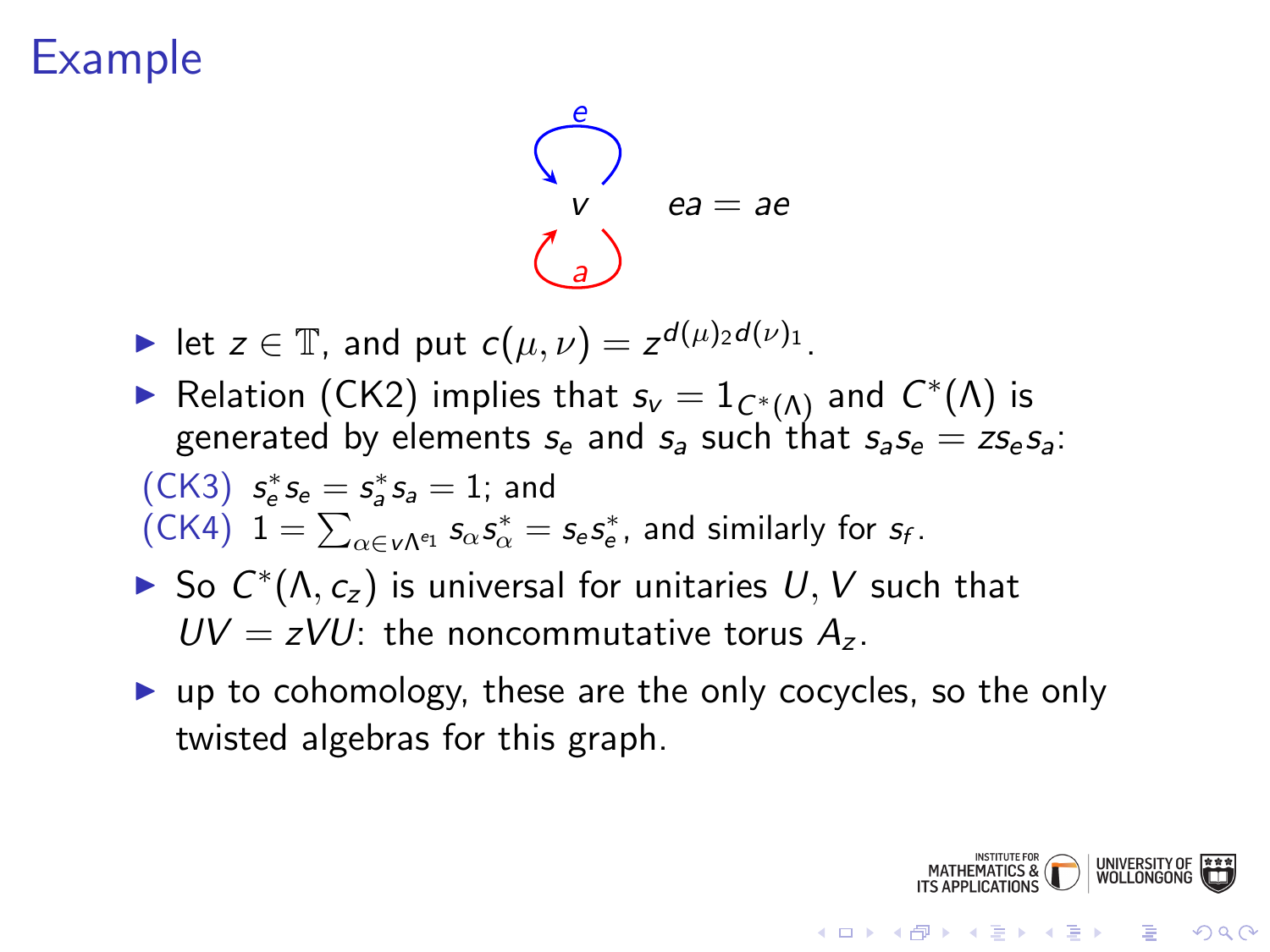## Example



Adjustment to (CK4): impose only when  $v \Lambda^n$  is nonempty.

For  $\theta \in [0,1)$ ,  $c_{\theta}(\mu, \nu) = e^{2\pi i d(\mu)_2 d(\nu)_1 \theta}$  gives a cocycle.



イロト イ伊 トイヨ トイヨト

 $299$ 

Þ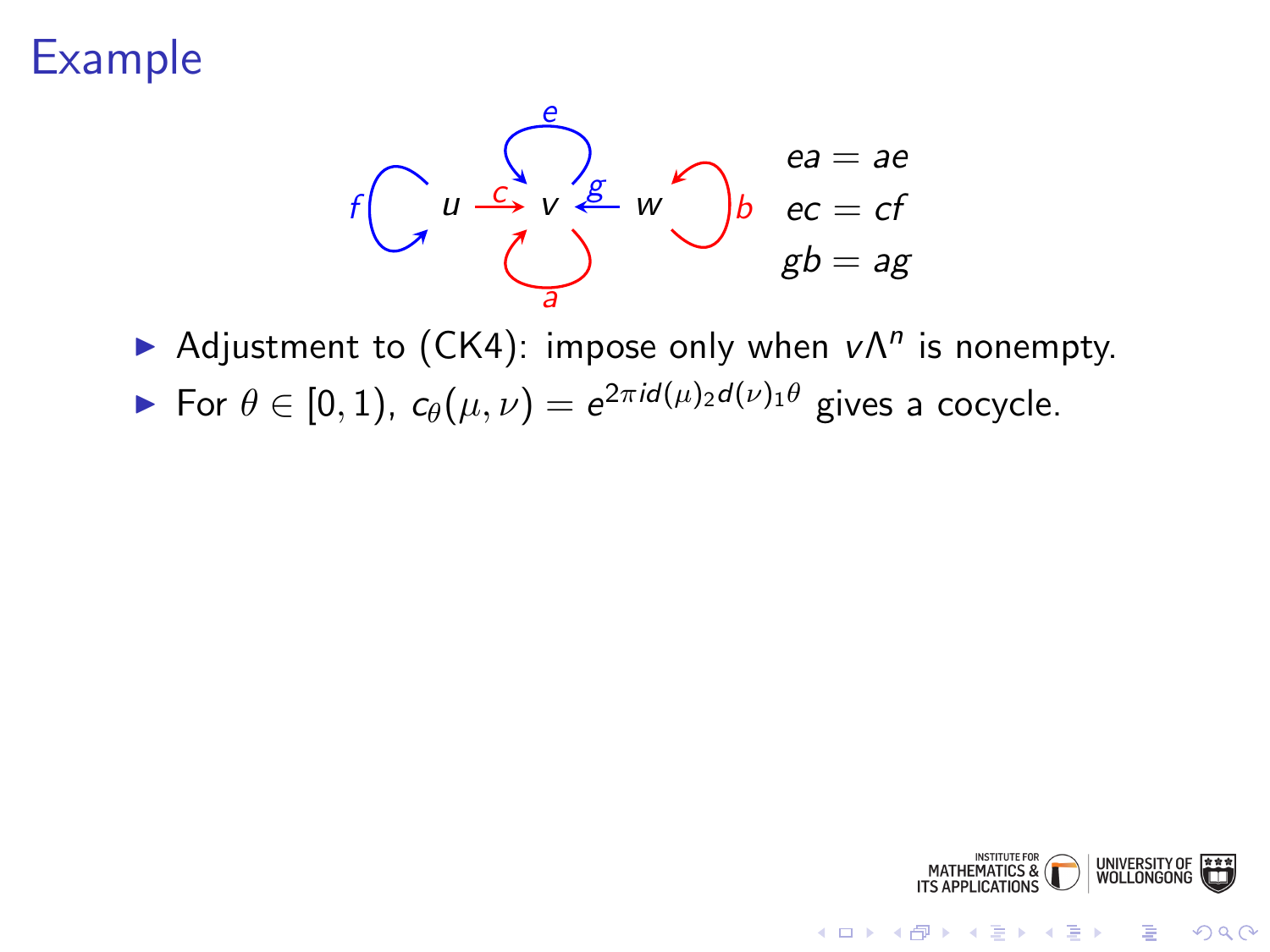# Example



- Adjustment to (CK4): impose only when  $v \Lambda^n$  is nonempty.
- For  $\theta \in [0,1)$ ,  $c_{\theta}(\mu, \nu) = e^{2\pi i d(\mu)_2 d(\nu)_1 \theta}$  gives a cocycle.
- $U := s_e + s_f + s_g$  and  $V := s_a + s_b + s_c$  generate  $C^*(\Lambda, c_z)$ and satisfy:

$$
\blacktriangleright U^*U = V^*V = 1;
$$

$$
\blacktriangleright \text{ } UV = e^{2\pi i \theta} \text{ } VU \text{ and } U^*V = e^{-2\pi i \theta} \text{ } VU^* \text{; and}
$$

$$
\blacktriangleright (1 - U U^*) (1 - V V^*) = 0.
$$

- $\blacktriangleright$   $C^*(\Lambda, c)$  is universal for these relations.
- $\triangleright$  A theorem of Baum-Hajac-Matthes-Szymański says  $C^*(\Lambda, c) \cong C(S^3_{00\theta}).$



B

 $QQ$ 

 $4$  ロ )  $4$   $\overline{r}$  )  $4$   $\overline{z}$  )  $4$   $\overline{z}$  )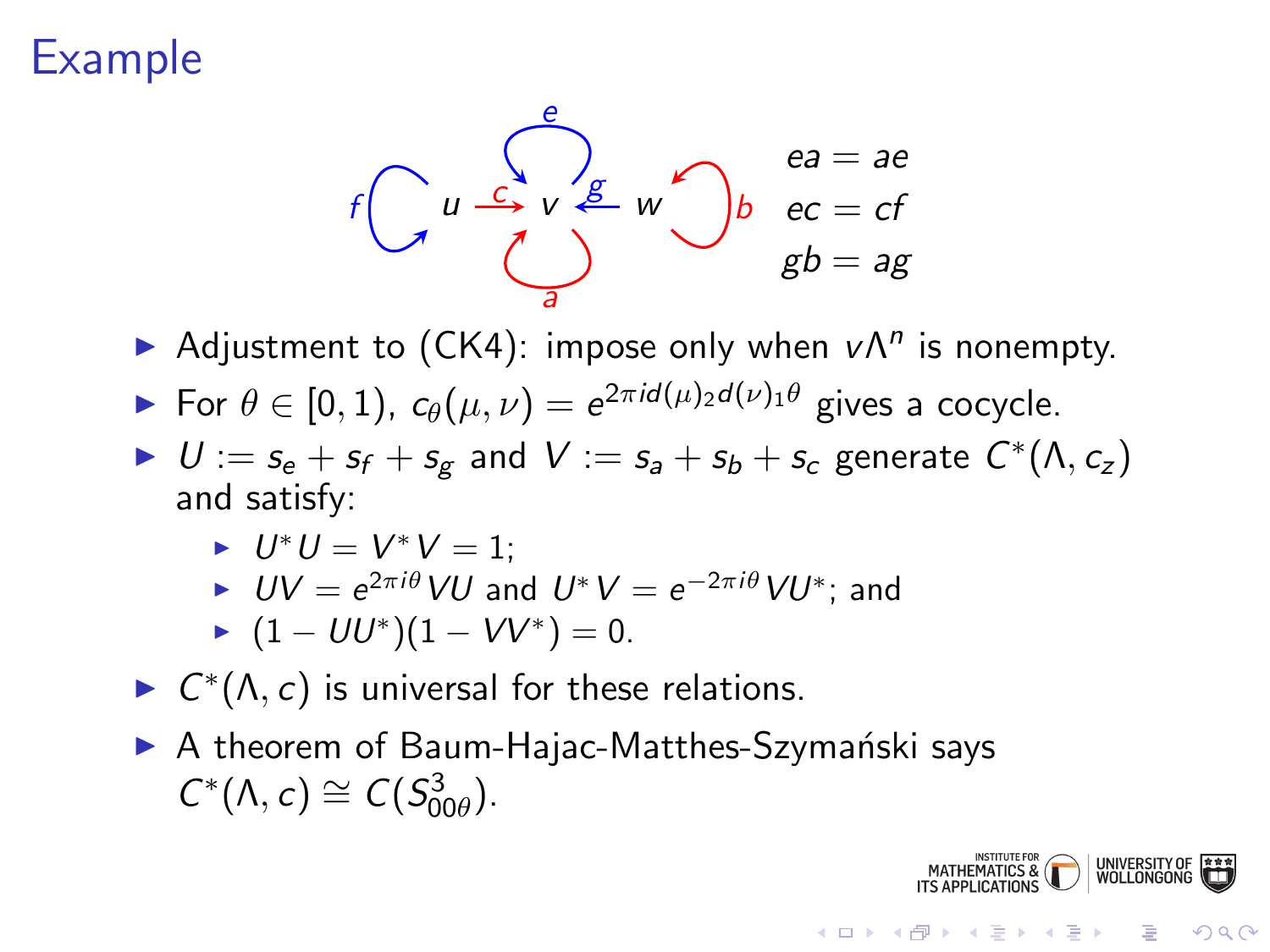#### Theorem (Kumjian-Pask-S)

Suppose that Λ is a row-finite k -graph with no sources, and that  $c \in \mathsf{Z}^2(\Lambda,\mathbb{R}).$  For each  $t \in \mathbb{R}$ , there is an isomorphism

$$
K_*(C^*(\Lambda),e^{itc})\cong K_*(C^*(\Lambda))
$$

which preserves the classes of the  $s_v$ .

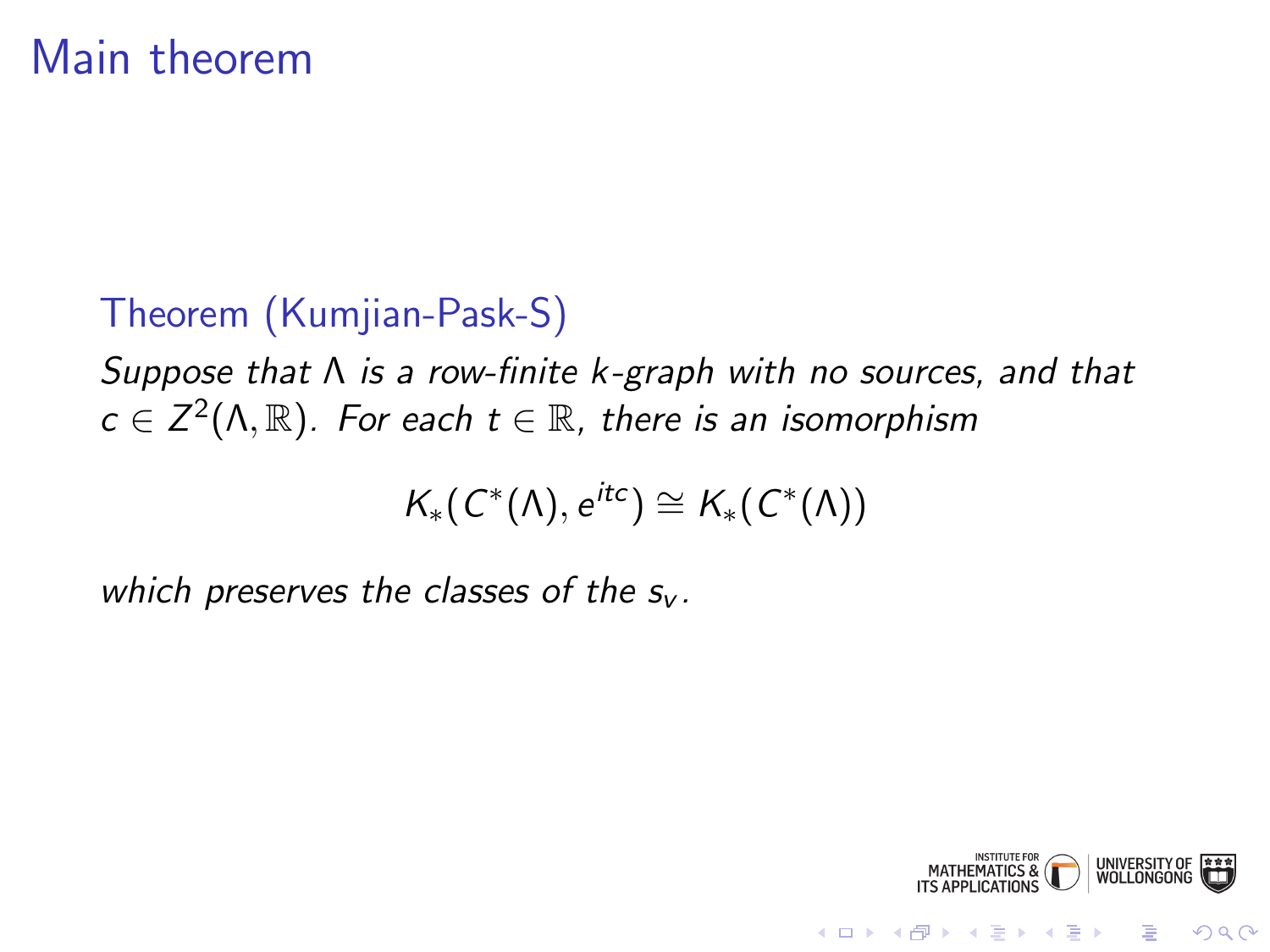Structure of  $C^*(\Lambda,c)$ 

If  $d(\lambda) = d(\mu) + q$ , then  $\lambda = \alpha \beta$  with  $d(\alpha) = d(\mu)$ , and then

$$
s_{\mu}^* s_{\lambda} = \overline{c(\alpha, \beta)} s_{\mu}^* s_{\alpha} s_{\beta} = \begin{cases} \overline{c(\alpha, \beta)} s_{\beta} & \text{if } \alpha = \mu \\ 0 & \text{otherwise.} \end{cases}
$$



K ロ > K @ > K 할 > K 할 > 1 할 : ⊙ Q Q^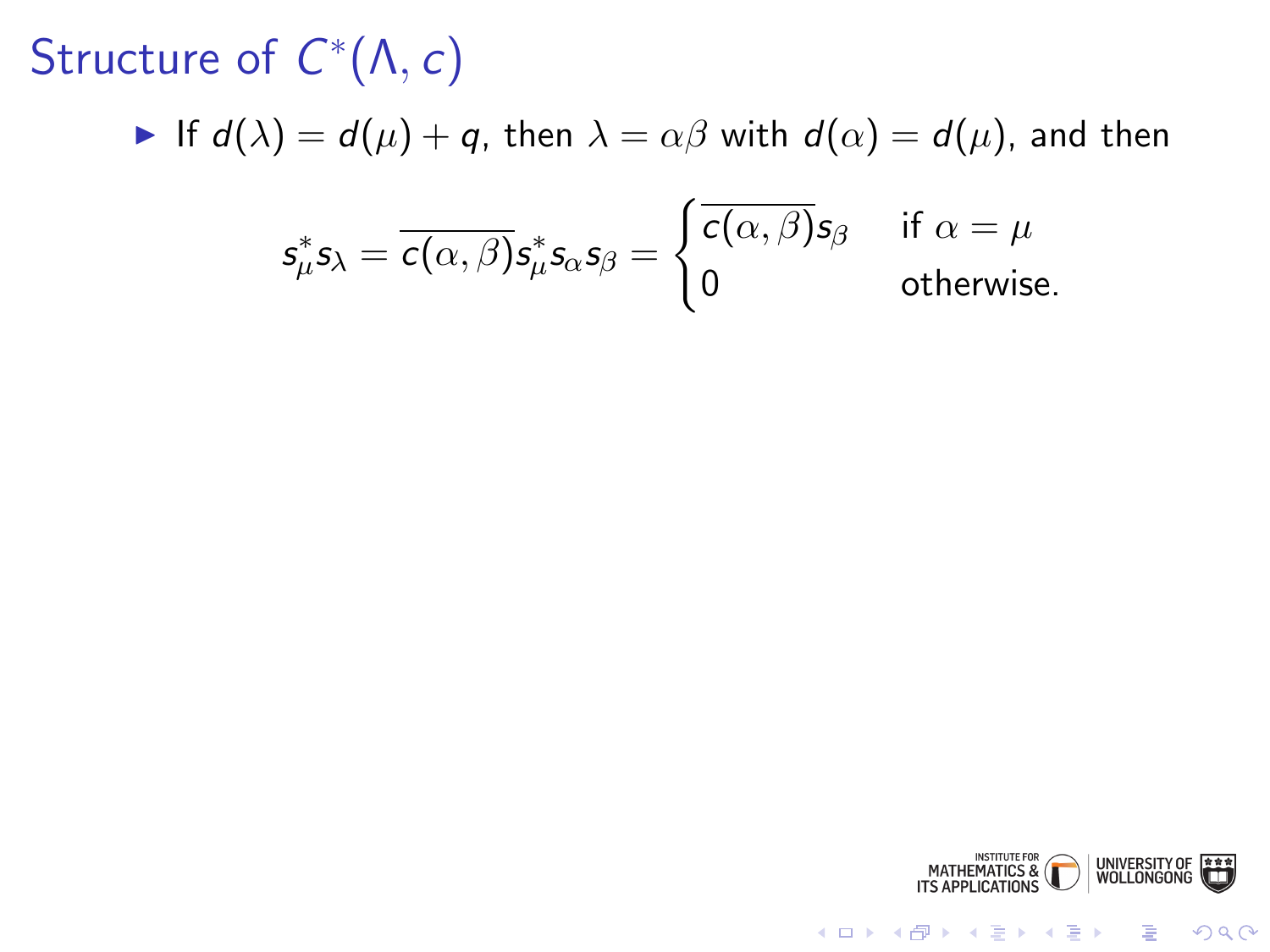Structure of  $C^*(\Lambda,c)$ 

If  $d(\lambda) = d(\mu) + q$ , then  $\lambda = \alpha \beta$  with  $d(\alpha) = d(\mu)$ , and then

$$
s_{\mu}^* s_{\lambda} = \overline{c(\alpha, \beta)} s_{\mu}^* s_{\alpha} s_{\beta} = \begin{cases} \overline{c(\alpha, \beta)} s_{\beta} & \text{if } \alpha = \mu \\ 0 & \text{otherwise.} \end{cases}
$$

► So for 
$$
\mu, \nu \in \Lambda
$$
 and  $p \ge d(\mu), d(\nu)$ ,

$$
s^*_{\mu} s_{\nu} = \sum_{\lambda \in r(\mu) \Lambda^p} s^*_{\mu} s_{\lambda} s^*_{\lambda} s_{\nu} = \sum_{\mu \mu' = \nu \nu' \in \Lambda^p} \overline{c(\mu, \mu')} c(\nu, \nu') s_{\mu'} s^*_{\nu'}.
$$

▶ So 
$$
C^*(\Lambda, c) = \overline{\text{span}}\{s_\mu s_\nu^*\}.
$$

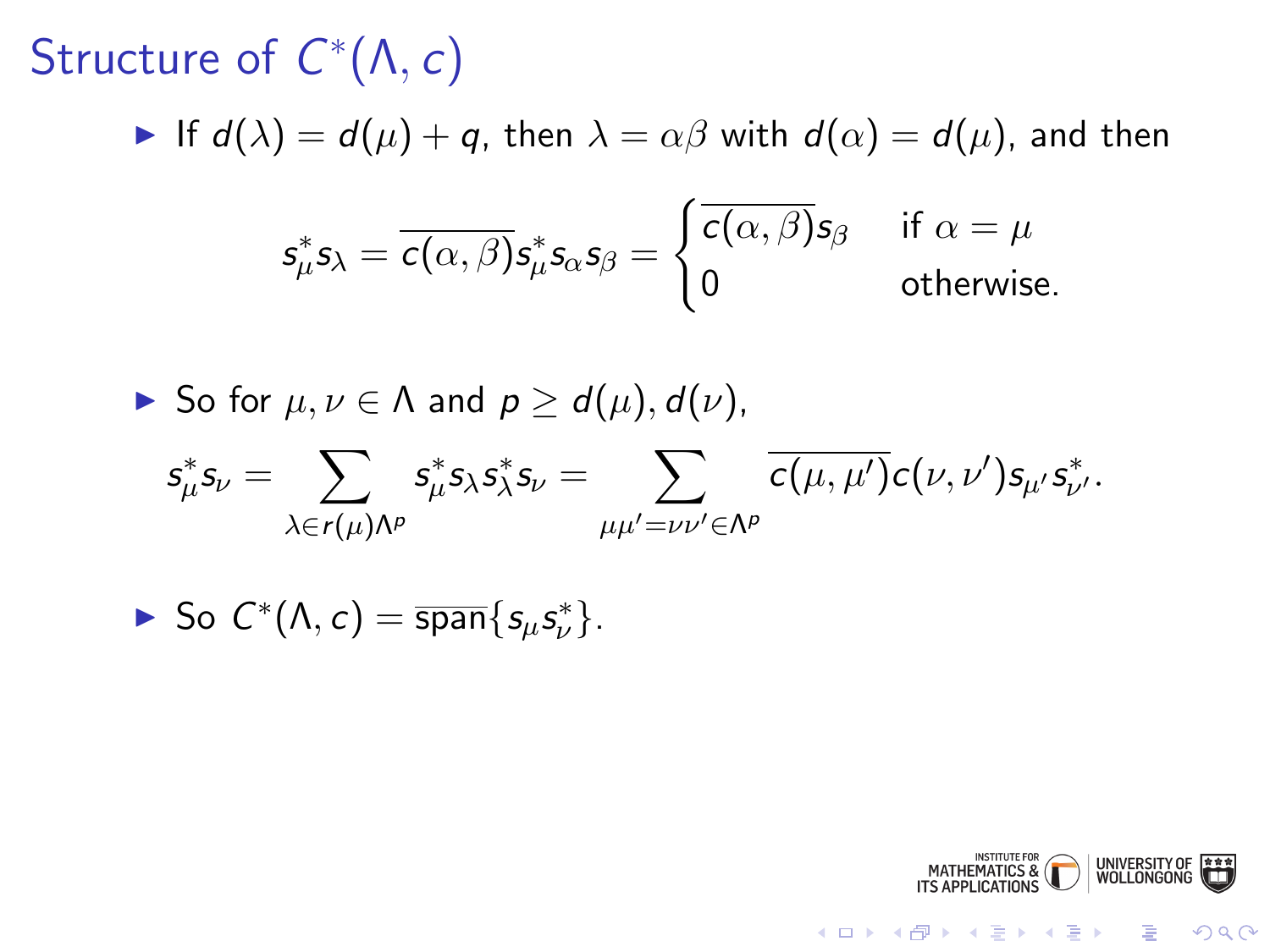## K-theory

- ► We are interested in the K-theory of  $C^*(\Lambda, c)$ .
- ► In many cases of interest,  $K_*(C^*(\Lambda))$  is known or computable.
- $\triangleright$  Our approach follows Elliott's computation of K-theory of noncommutative tori.
- ► Outline: start with  $h \in Z^2(\Lambda, \mathbb{R})$ , and put  $c = e^{ih}$ .
	- ► Construct continuous field A of  $C^*$ -algebras over  $[0,1]$  with  $A_0 = C^*(\Lambda)$  and  $A_1 = C^*(\Lambda,c)$ ;
	- $\triangleright$  Demonstrate A as a full corner of a crossed-product  $(B \otimes C([0,1])) \rtimes \mathbb{Z}^k$ .
	- **Apply Elliott's inductive argument using Pimsner-Voiculescu.**



**KOD KAR KED KED E YORA**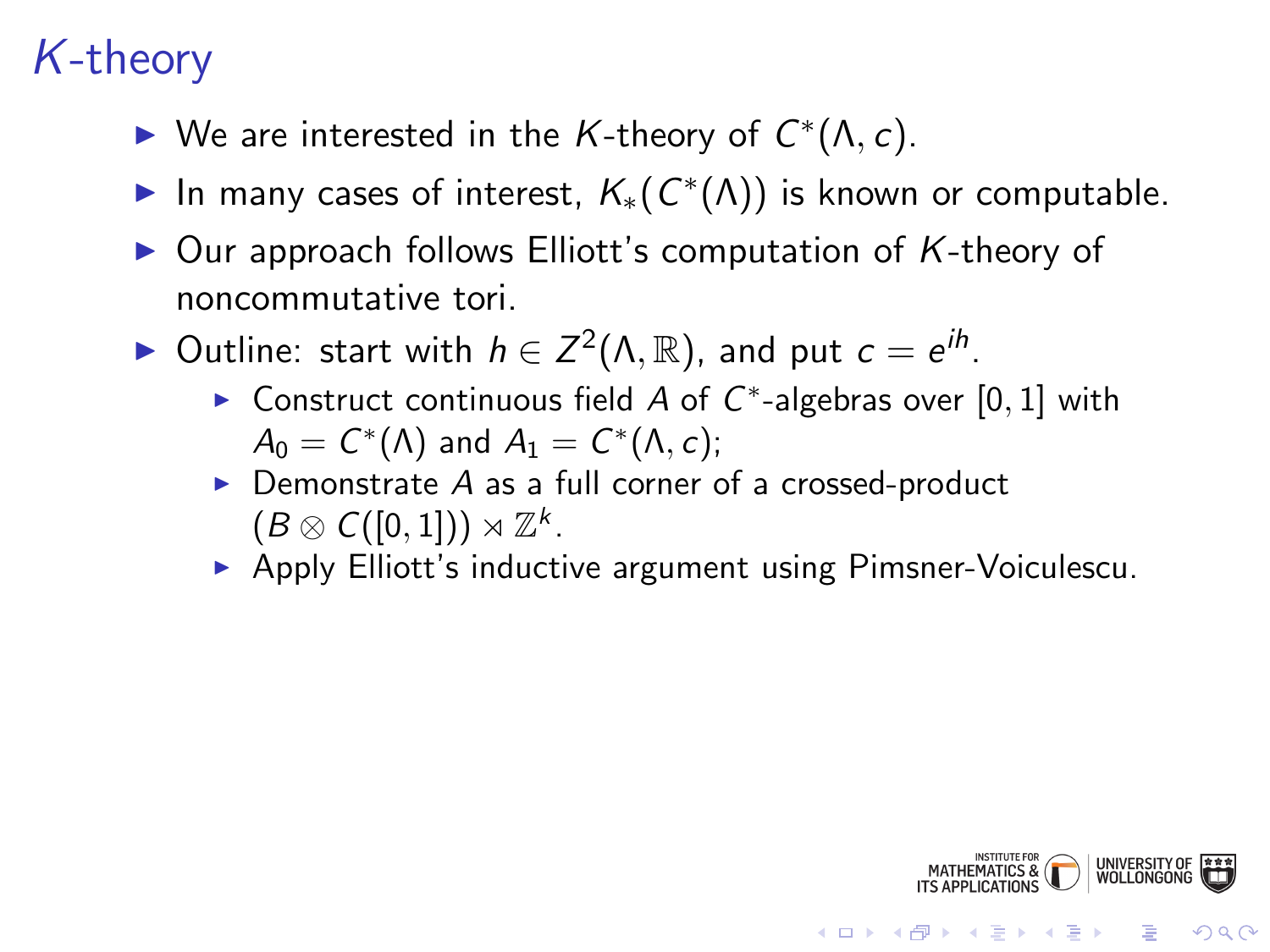## Central-extension algebras and continuous fields

- $\triangleright$  Let G be a locally compact abelian group,  $\Lambda$  a row-finite k-graph with no sources and c a G-valued 2-cocycle on  $\Lambda$ .
- A c-representation  $(\phi, \pi)$  of  $(\Lambda, G)$  on B is
	- **E** a map  $\phi : \Lambda \to M(B)$  and a homomorphism  $\pi:\mathsf{C}^*(\mathsf{G})\to \mathsf{M}(\mathsf{B})$  such that
	- $\blacktriangleright \pi(f)\phi(\lambda) = \phi(\lambda)\pi(f)$  for all  $\lambda, f$ .
	- the  $\phi(\lambda)$  satisfy (CK1), (CK3) and (CK4).

$$
\blacktriangleright \phi(\mu)\phi(\nu) = \pi(c(\mu,\nu))\phi(\mu\nu).
$$

• the image of  $\pi$  is central in  $M(C^*(\Lambda, G, c))$ .



**KORK ERKER ADAM ADA**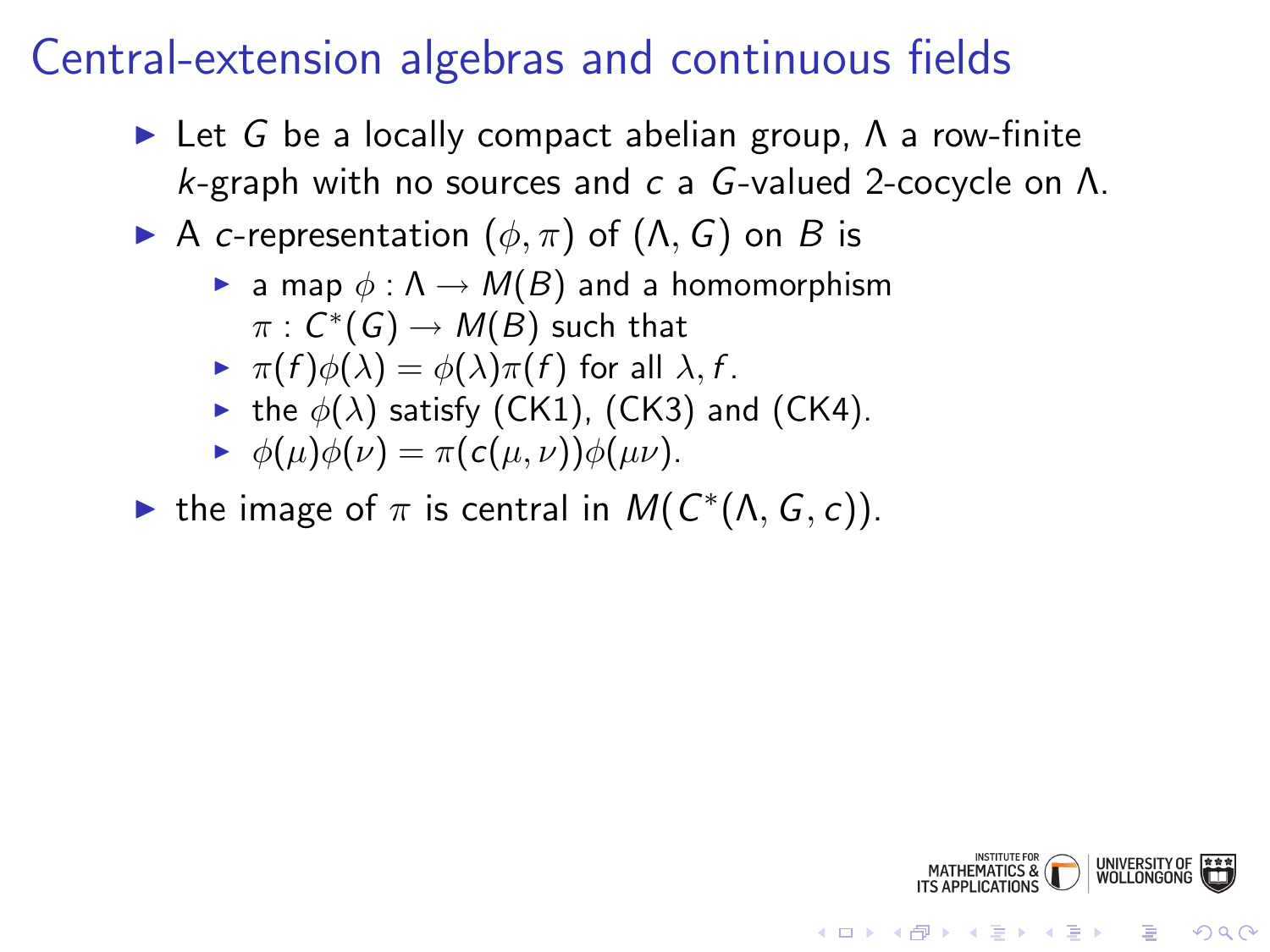## Spanning elements

- $\triangleright$  Suppose that  $(φ, π)$  is a *c*-representation of  $(Λ, G)$ .
- For  $p \ge d(\mu)$ ,  $d(\nu)$ , familiar calculations (which work because the  $\pi(f)$  are central) give

$$
\phi(\mu)^*\phi(\nu)=\sum_{\mu\mu'=\nu\nu'\in\Lambda^p}\pi(c(\nu,\nu')-c(\mu,\mu'))\phi(\mu')\phi(\nu')^*.
$$



K ロ > K @ > K 할 > K 할 > → 할 → ⊙ Q Q\*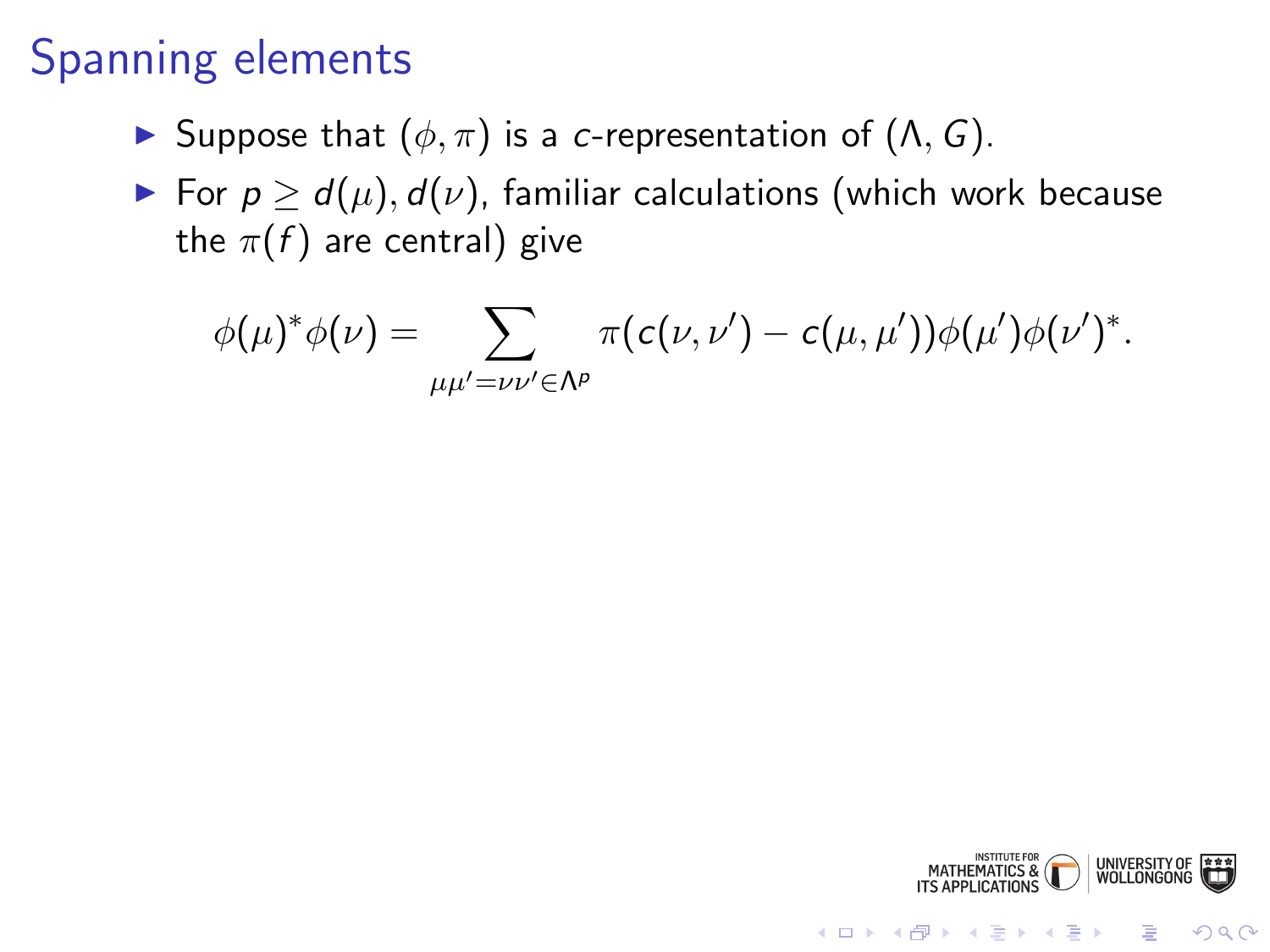## Spanning elements

- $\triangleright$  Suppose that  $(φ, π)$  is a c-representation of  $(Λ, G)$ .
- For  $p \ge d(\mu)$ ,  $d(\nu)$ , familiar calculations (which work because the  $\pi(f)$  are central) give

$$
\phi(\mu)^* \phi(\nu) = \sum_{\mu \mu' = \nu \nu' \in \Lambda^p} \pi(c(\nu, \nu') - c(\mu, \mu')) \phi(\mu') \phi(\nu')^*.
$$

- So  $C^*(\pi, \phi) = \overline{\text{span}}\{\phi(\mu)\pi(f)\phi(\nu)^*: \mu, \nu \in \Lambda, f \in C^*(G)\}.$
- $\blacktriangleright$  The  $\phi(\mu)$  are partial isometries, so  $\|\sum a_{\mu,\nu}\phi(\mu)\pi(f_{\mu,\nu})\phi(\nu)^*\|\leq \sum \|f_{\mu,\nu}\|_{\infty}.$
- So there is a universal  $C^*$ -algebra  $C^*(\Lambda, G, c)$  generated by products  $i_A(\lambda)i_G(f)$  where  $(i_A, i_G)$  is a universal c-representation.

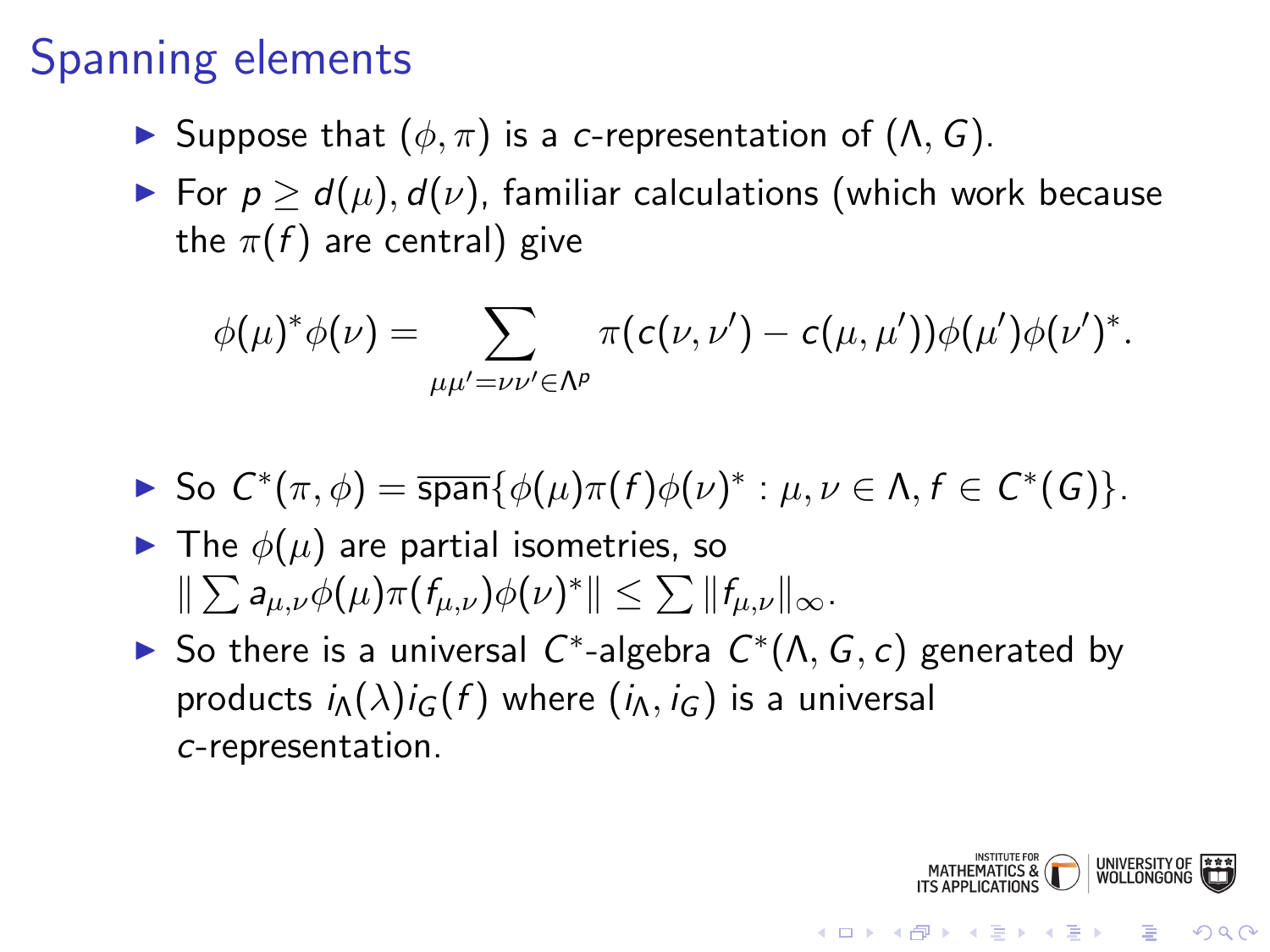Central-extension algebras and continuous fields

- $\blacktriangleright$   $C^*(\Lambda, G, c)$  is a  $C(\widehat{G})$ -algebra.
- $\triangleright$  General theory says it is the algebra of sections of an upper semicontinuous bundle of  $C^*$ -algebras.
- ► The fibre  $C^*(\Lambda, G, c)_{\chi}$  over  $\chi \in \widehat{G}$  is the quotient by  $\langle \pi(g) - \chi(g)1 : g \in G \rangle$ ;
- The universal property of  $C^*(\Lambda, G, c)$  gives  $\rho_\chi:\, \mathcal{C}^*(\Lambda, \mathcal{G}, \mathcal{c}) \rightarrow\, \mathcal{C}^*(\Lambda, \chi\circ \mathcal{c})$  with  $\rho_{\chi}(\phi(\lambda)) = s_{\lambda}$  and  $\rho_{\chi}(\pi(f)) = f(\chi)$ .

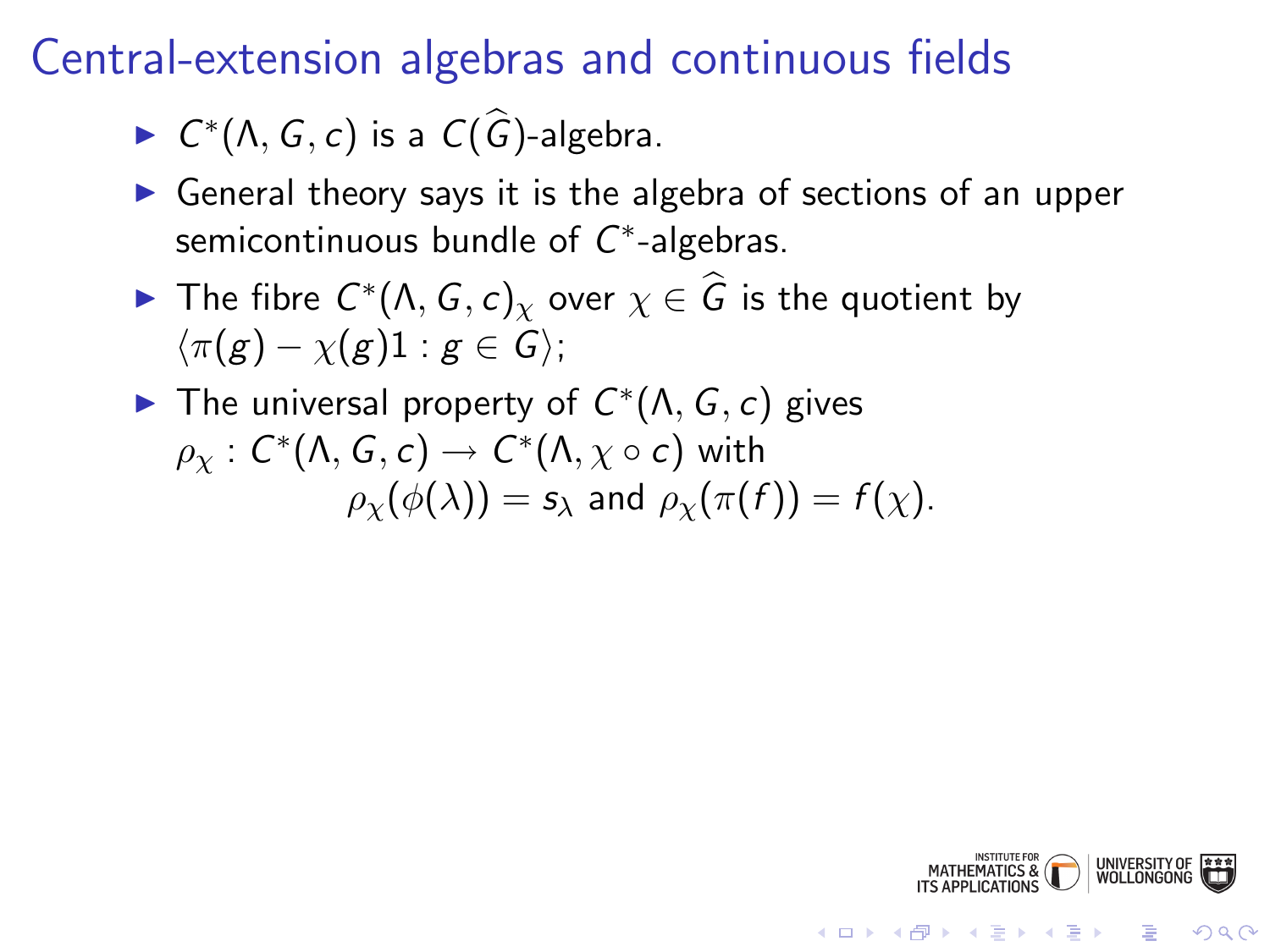Central-extension algebras and continuous fields

- $\blacktriangleright$   $C^*(\Lambda, G, c)$  is a  $C(\widehat{G})$ -algebra.
- $\triangleright$  General theory says it is the algebra of sections of an upper semicontinuous bundle of  $C^*$ -algebras.
- ► The fibre  $C^*(\Lambda, G, c)_{\chi}$  over  $\chi \in \widehat{G}$  is the quotient by  $\langle \pi(\mathbf{g}) - \chi(\mathbf{g})\mathbf{1} : \mathbf{g} \in \mathcal{G} \rangle$ ;
- The universal property of  $C^*(\Lambda, G, c)$  gives  $\rho_\chi:\, \mathcal{C}^*(\Lambda, \mathcal{G}, \mathcal{c}) \rightarrow\, \mathcal{C}^*(\Lambda, \chi\circ \mathcal{c})$  with  $\rho_{\gamma}(\phi(\lambda)) = s_{\lambda}$  and  $\rho_{\gamma}(\pi(f)) = f(\chi)$ .
- $\triangleright$  ker( $\rho_{\nu}$ )  $\supseteq$   $\langle \pi(g) \chi(g)1 : g \in G \rangle$ , so  $\widetilde{\rho}_\chi:\overline{\mathsf{C}}^*(\Lambda,\mathsf{G},\mathsf{c})_\chi\rightarrow \mathsf{C}^*(\Lambda,\chi\circ\mathsf{c}).$
- ► Universal property of  $C^*(\Lambda, \chi \circ c)$  gives inverse to  $\tilde{\rho}_{\chi}$ .

► So each 
$$
C^*(\Lambda, G, c)_\chi \cong C^*(\Lambda, \chi \circ c)
$$
.

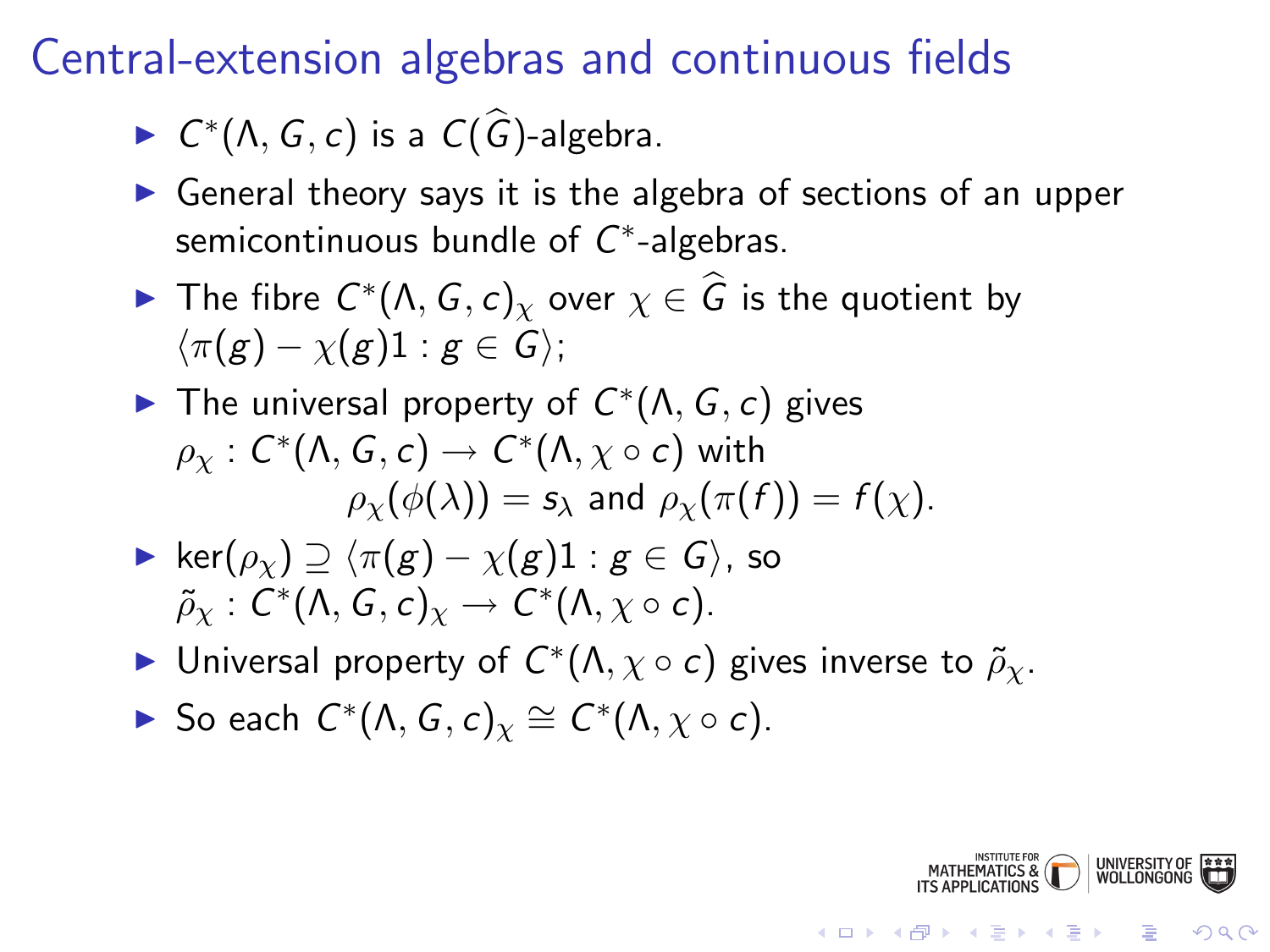Lower semicontinuity via an argument due to Rieffel ('89)

- ► (Kumjian-Pask, '00) gives groupoid  $\mathcal{G}_{\Lambda}$  with  $C^*(\Lambda) \cong C^*(\mathcal{G}_{\Lambda})$ .
- ► (Kumjian-Pask-S, '11) for each  $\chi \in \widehat{G}$  there is  $\sigma_\chi \in Z^2(\mathcal{G}_\Lambda, \mathbb{T})$  with  $C^*(\Lambda, \chi \circ c) \cong C^*(\mathcal{G}_\Lambda, \sigma_\chi).$



**KORK STRAIN A BAR SHOP**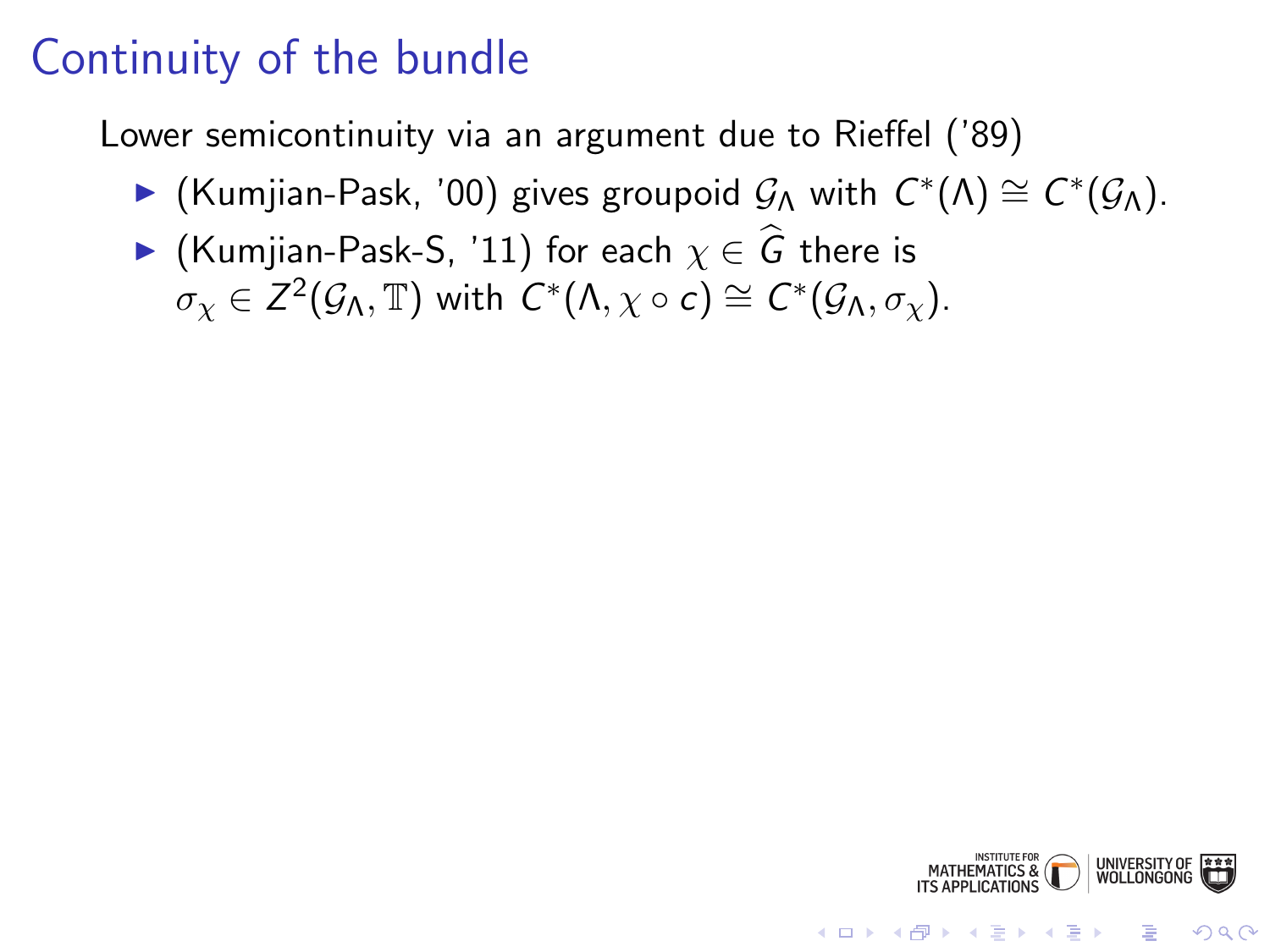Lower semicontinuity via an argument due to Rieffel ('89)

- ► (Kumjian-Pask, '00) gives groupoid  $\mathcal{G}_{\Lambda}$  with  $C^*(\Lambda) \cong C^*(\mathcal{G}_{\Lambda})$ .
- ► (Kumjian-Pask-S, '11) for each  $\chi \in \widehat{G}$  there is  $\sigma_\chi \in Z^2(\mathcal{G}_\Lambda, \mathbb{T})$  with  $C^*(\Lambda, \chi \circ c) \cong C^*(\mathcal{G}_\Lambda, \sigma_\chi).$
- $\blacktriangleright \langle a, b \rangle_{\chi} := (a^* *_{\sigma_{\chi}} b)|_{\mathcal{G}_{\Lambda}^{(0)}}$  gives rise to Hilbert module  $X_{\chi}$ , with left action  $L_\chi: C^*(\Lambda, \chi \circ c) \to \mathcal{L}(X_\chi).$



**KOD KAR KED KED E YORA**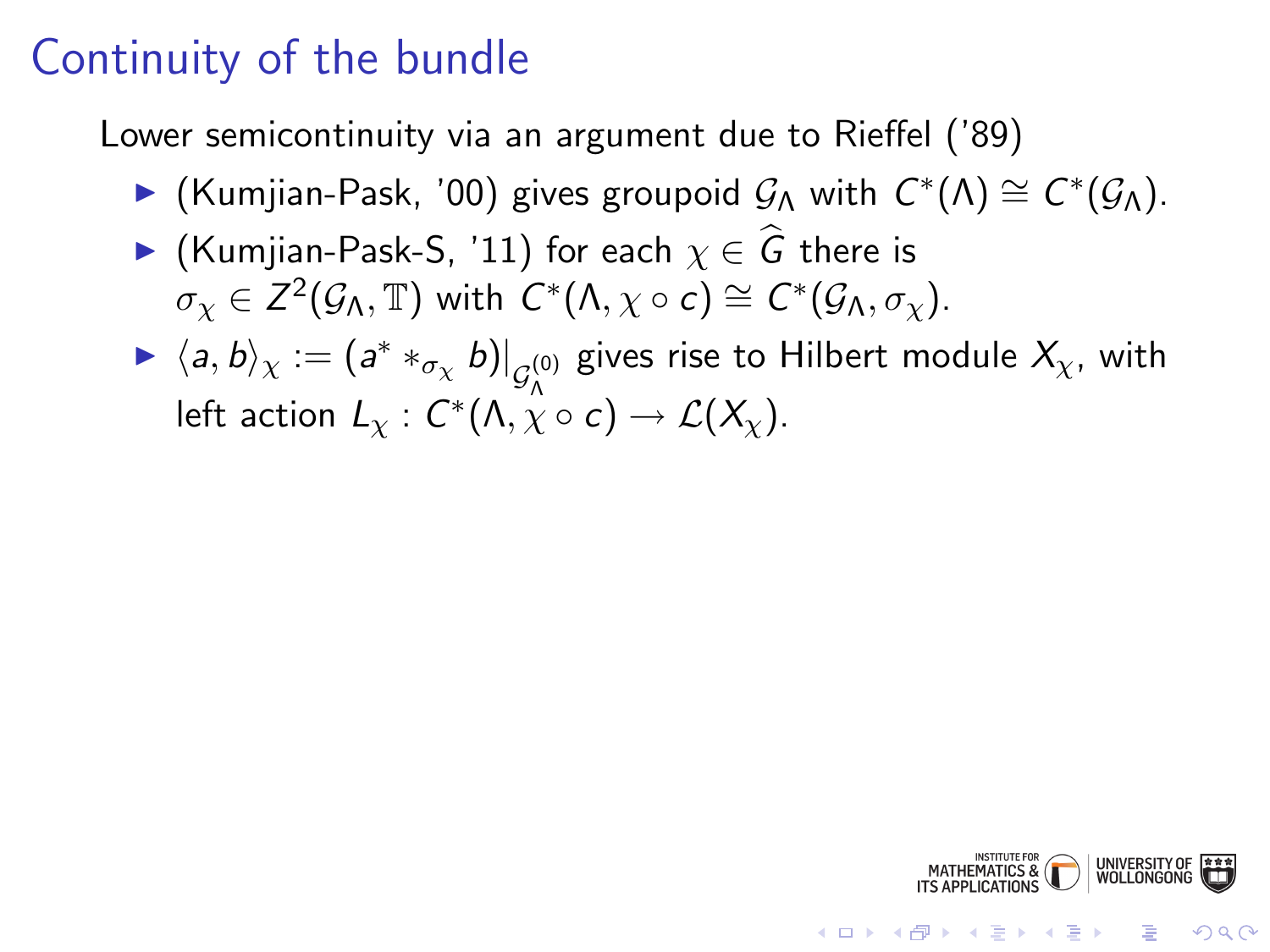Lower semicontinuity via an argument due to Rieffel ('89)

- ► (Kumjian-Pask, '00) gives groupoid  $\mathcal{G}_{\Lambda}$  with  $C^*(\Lambda) \cong C^*(\mathcal{G}_{\Lambda})$ .
- ► (Kumjian-Pask-S, '11) for each  $\chi \in \widehat{G}$  there is  $\sigma_\chi \in Z^2(\mathcal{G}_\Lambda, \mathbb{T})$  with  $C^*(\Lambda, \chi \circ c) \cong C^*(\mathcal{G}_\Lambda, \sigma_\chi).$
- $\blacktriangleright \langle a, b \rangle_{\chi} := (a^* *_{\sigma_{\chi}} b)|_{\mathcal{G}_{\Lambda}^{(0)}}$  gives rise to Hilbert module  $X_{\chi}$ , with left action  $L_\chi: C^*(\Lambda, \chi \circ c) \to \mathcal{L}(X_\chi).$
- Each  $\langle \cdot, \cdot \rangle_{\chi} = \langle \cdot, \cdot \rangle_{1}$ , so the  $X_{\chi}$  are all the same.
- Regard the  $L<sub>x</sub>$  as adjointable actions on the same module X.

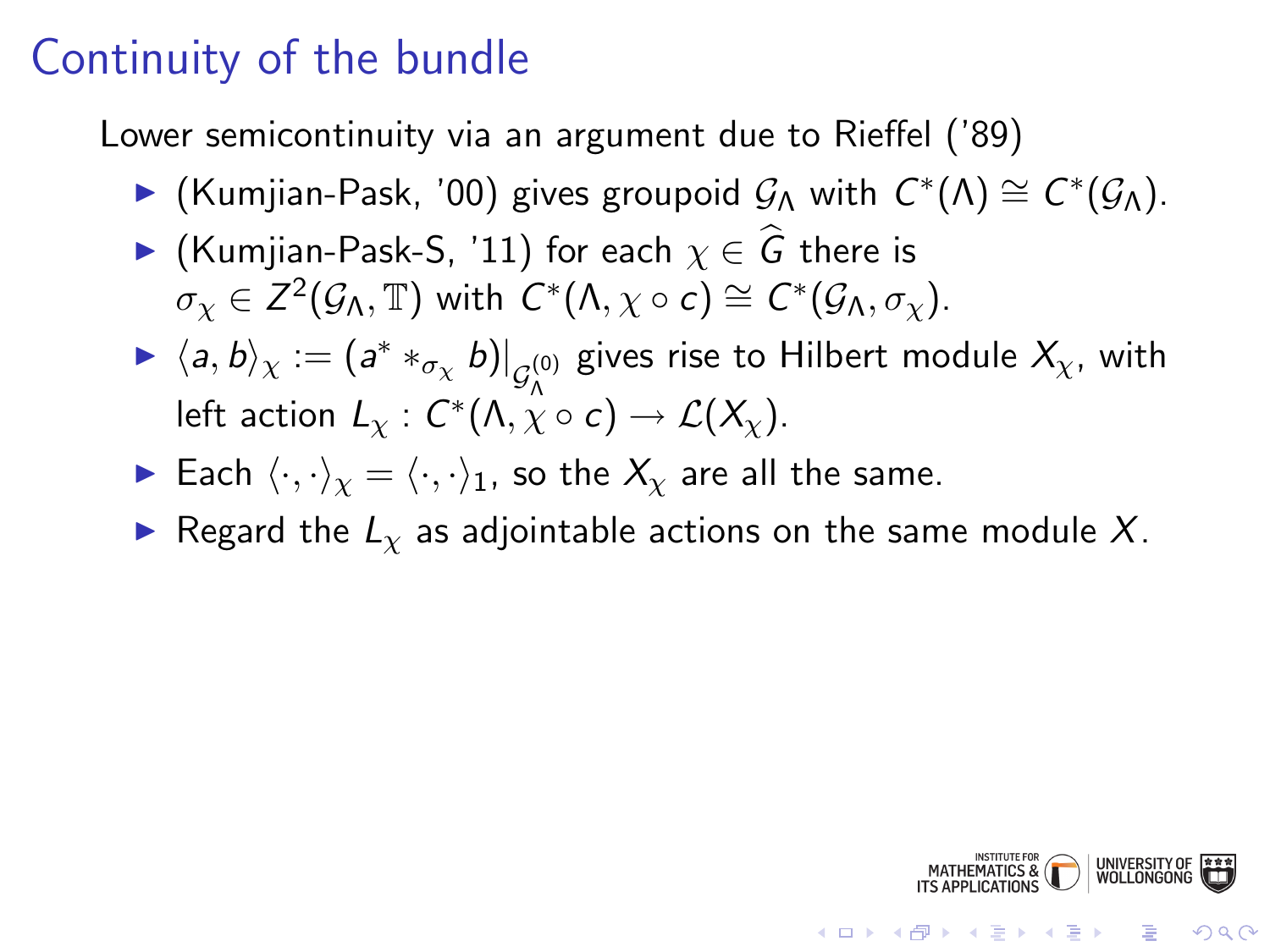Lower semicontinuity via an argument due to Rieffel ('89)

- ► (Kumjian-Pask, '00) gives groupoid  $\mathcal{G}_{\Lambda}$  with  $C^*(\Lambda) \cong C^*(\mathcal{G}_{\Lambda})$ .
- ► (Kumjian-Pask-S, '11) for each  $\chi \in \widehat{G}$  there is  $\sigma_\chi \in Z^2(\mathcal{G}_\Lambda, \mathbb{T})$  with  $C^*(\Lambda, \chi \circ c) \cong C^*(\mathcal{G}_\Lambda, \sigma_\chi).$
- $\blacktriangleright$   $\langle a, b \rangle_\chi := (a^* *_{\sigma_\chi} b)\vert_{\mathcal{G}^{(0)}_\Lambda}$  gives rise to Hilbert module  $X_\chi$ , with left action  $L_\chi: \widetilde{C}^*(\Lambda,\chi\circ c)\to {\mathcal L}(X_\chi).$
- Each  $\langle \cdot, \cdot \rangle_{\chi} = \langle \cdot, \cdot \rangle_{1}$ , so the  $X_{\chi}$  are all the same.
- Regard the  $L<sub>x</sub>$  as adjointable actions on the same module X.
- ► Each  $\chi \mapsto L_{\chi}(\mathsf{s}_{\mu}\mathsf{s}_{\nu}^*)$  is strongly continuous; so  $\chi \mapsto L_{\chi}(\rho_{\chi}(\mathsf{a}))$ is strongly continuous for a dense family of  $a \in C^*(\Lambda, G, c)$ .
- Now if  $\chi_n \to \chi$ , fix  $||x|| = 1$  such that  $\|L_{\mathcal{V}}(\rho_{\mathcal{V}}(a))x\| > \|L_{\mathcal{V}}(\rho_{\mathcal{V}}(a))\| - \varepsilon/2;$  then

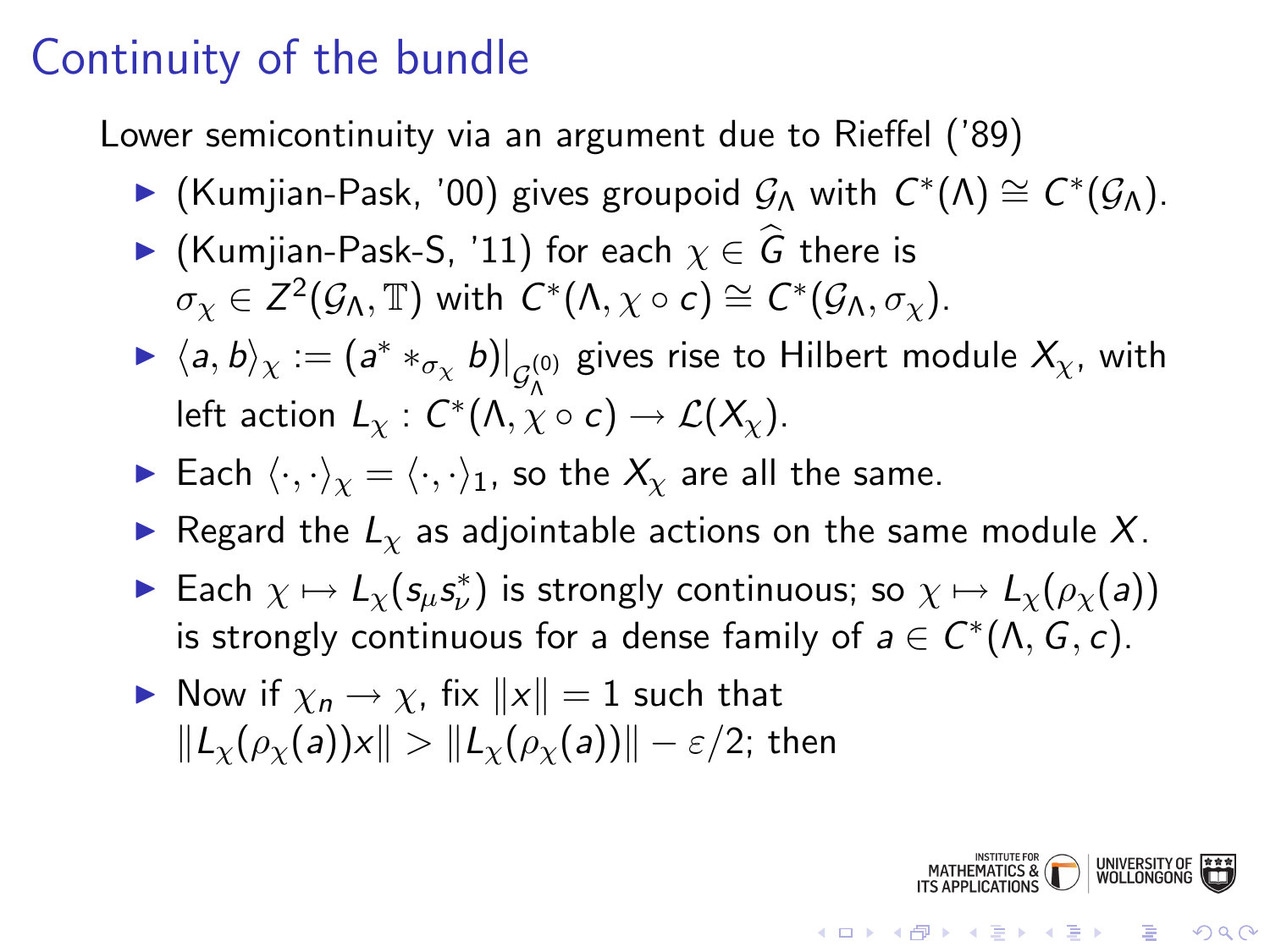Lower semicontinuity via an argument due to Rieffel ('89)

- ► (Kumjian-Pask, '00) gives groupoid  $\mathcal{G}_{\Lambda}$  with  $C^*(\Lambda) \cong C^*(\mathcal{G}_{\Lambda})$ .
- ► (Kumjian-Pask-S, '11) for each  $\chi \in \widehat{G}$  there is  $\sigma_\chi \in Z^2(\mathcal{G}_\Lambda, \mathbb{T})$  with  $C^*(\Lambda, \chi \circ c) \cong C^*(\mathcal{G}_\Lambda, \sigma_\chi).$
- $\blacktriangleright$   $\langle a, b \rangle_\chi := (a^* *_{\sigma_\chi} b)\vert_{\mathcal{G}^{(0)}_\Lambda}$  gives rise to Hilbert module  $X_\chi$ , with left action  $L_\chi: \widetilde{C}^*(\Lambda,\chi\circ c)\to {\mathcal L}(X_\chi).$
- Each  $\langle \cdot, \cdot \rangle_{\chi} = \langle \cdot, \cdot \rangle_{1}$ , so the  $X_{\chi}$  are all the same.
- Regard the  $L<sub>x</sub>$  as adjointable actions on the same module X.
- ► Each  $\chi \mapsto L_{\chi}(\mathsf{s}_{\mu}\mathsf{s}_{\nu}^*)$  is strongly continuous; so  $\chi \mapsto L_{\chi}(\rho_{\chi}(\mathsf{a}))$ is strongly continuous for a dense family of  $a \in C^*(\Lambda, G, c)$ .
- Now if  $\chi_n \to \chi$ , fix  $||x|| = 1$  such that  $\|L_{\gamma}(\rho_{\gamma}(a))x\| > \|L_{\gamma}(\rho_{\gamma}(a))\| - \varepsilon/2;$  then  $\Vert L_{\chi_{n}}(\textsf{a})\Vert\geq \Vert (L_{\chi_{n}}(\textsf{a})-L_{\chi}(\textsf{a}))\Vert + \Vert L_{\chi}(\textsf{a})\textsf{x}\Vert > \Vert L_{\chi}(\textsf{a})\Vert -\varepsilon$ for large n.MATHEMATICS & WOLLONG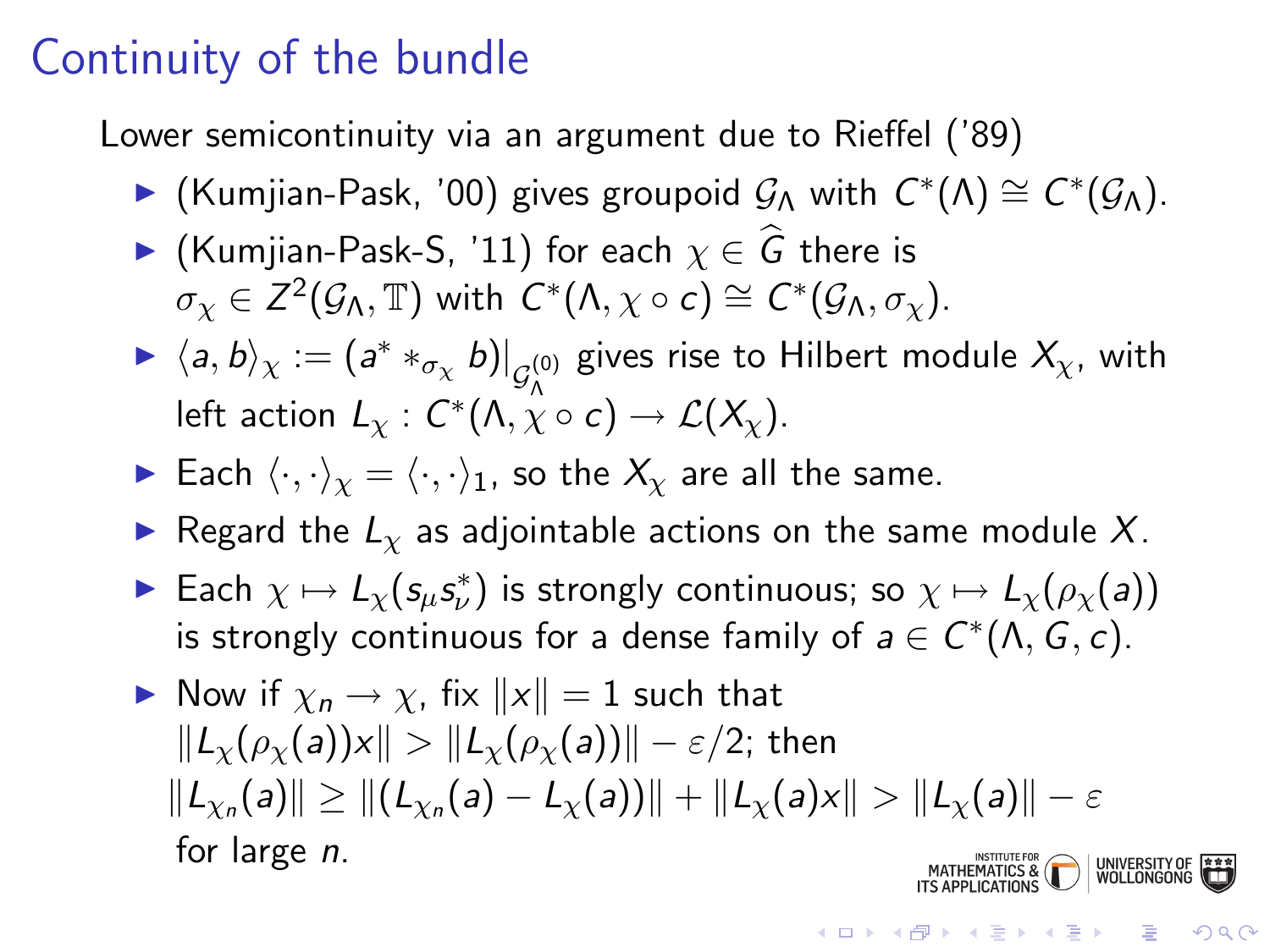Example: fields of Heegaard-type 3-spheres



► Consider  $c \in Z^2(\Lambda, \mathbb{Z})$  given by  $c(\mu, \nu) := d(\mu)_2 d(\nu)_1$ .

 $\blacktriangleright$   $C^*(\Lambda, \mathbb{Z}, c)$  is generated by  $U, V, W$  s.t.

 $\triangleright$  W is a central unitary;

$$
\blacktriangleright \ U^*U = V^*V = 1;
$$

►  $UV = WVU$  and  $U^*V = W^*VU^*$ ; and

$$
\blacktriangleright (1 - U U^*) (1 - V V^*) = 0.
$$

- ► Each  $C^*(\Lambda, \mathbb{Z}, c)_{e^{2\pi i \theta}} \cong C(S^3_{00\theta}).$
- **Note:** Λ has sources. But a technique due to Farthing ('08) sidesteps the issue.



 $QQ$ 

 $\mathbf{E} = \mathbf{A} \oplus \mathbf{A} + \mathbf{A} \oplus \mathbf{A} + \mathbf{A} \oplus \mathbf{A} + \mathbf{A} \oplus \mathbf{A} + \mathbf{A} \oplus \mathbf{A} + \mathbf{A} \oplus \mathbf{A} + \mathbf{A} \oplus \mathbf{A} + \mathbf{A} \oplus \mathbf{A} + \mathbf{A} \oplus \mathbf{A} + \mathbf{A} \oplus \mathbf{A} + \mathbf{A} \oplus \mathbf{A} + \mathbf{A} \oplus \mathbf{A} + \mathbf{A} \oplus \mathbf{A} + \mathbf{A$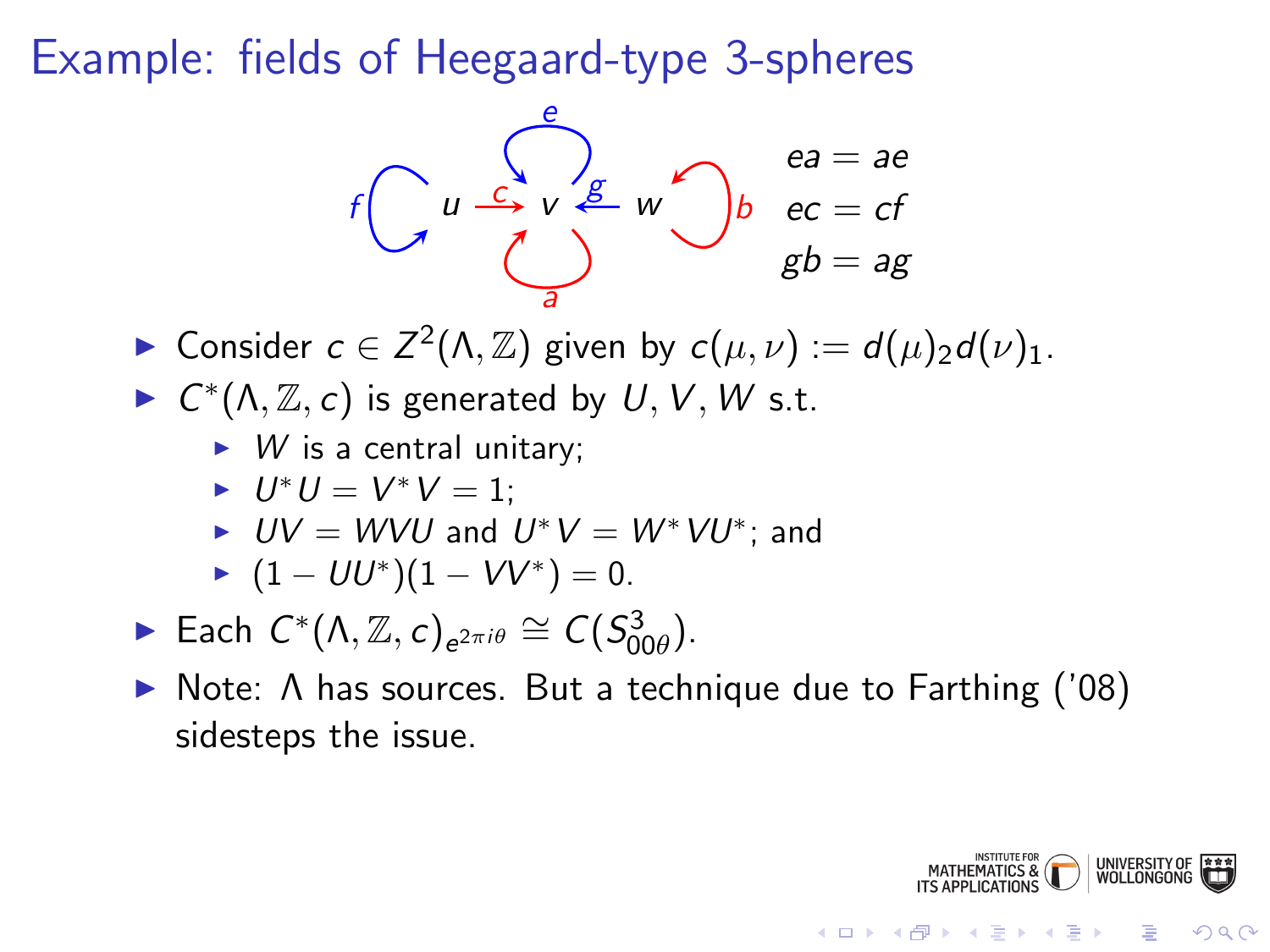## Trivial AF bundles

- ► Universal property of  $C^*(\Lambda,c)$  gives an action  $\gamma$  of  $\mathbb{T}^k$  such that  $\gamma_z(s_\mu) = z^{d(\mu)} s_\mu$ .
- $\blacktriangleright \; C^*(\Lambda,c) \times_\gamma \mathbb{T}^k$  is an AF algebra and there is a  $k$ -graph  $\Lambda\times_d\mathbb{Z}^k$  and cocycle  $\widetilde{c}$  such that  $C^*(\Lambda, c) \times_\gamma \mathbb{T}^k \cong C^*(\Lambda \times_d \mathbb{Z}^k, \tilde{c}).$
- ► So  $K_*(C^*(\Lambda, c)) \cong K_*(C^*(\Lambda \times_d \mathbb{Z}^k, \tilde{c}) \times_{\hat{\gamma}} \mathbb{Z}^k).$

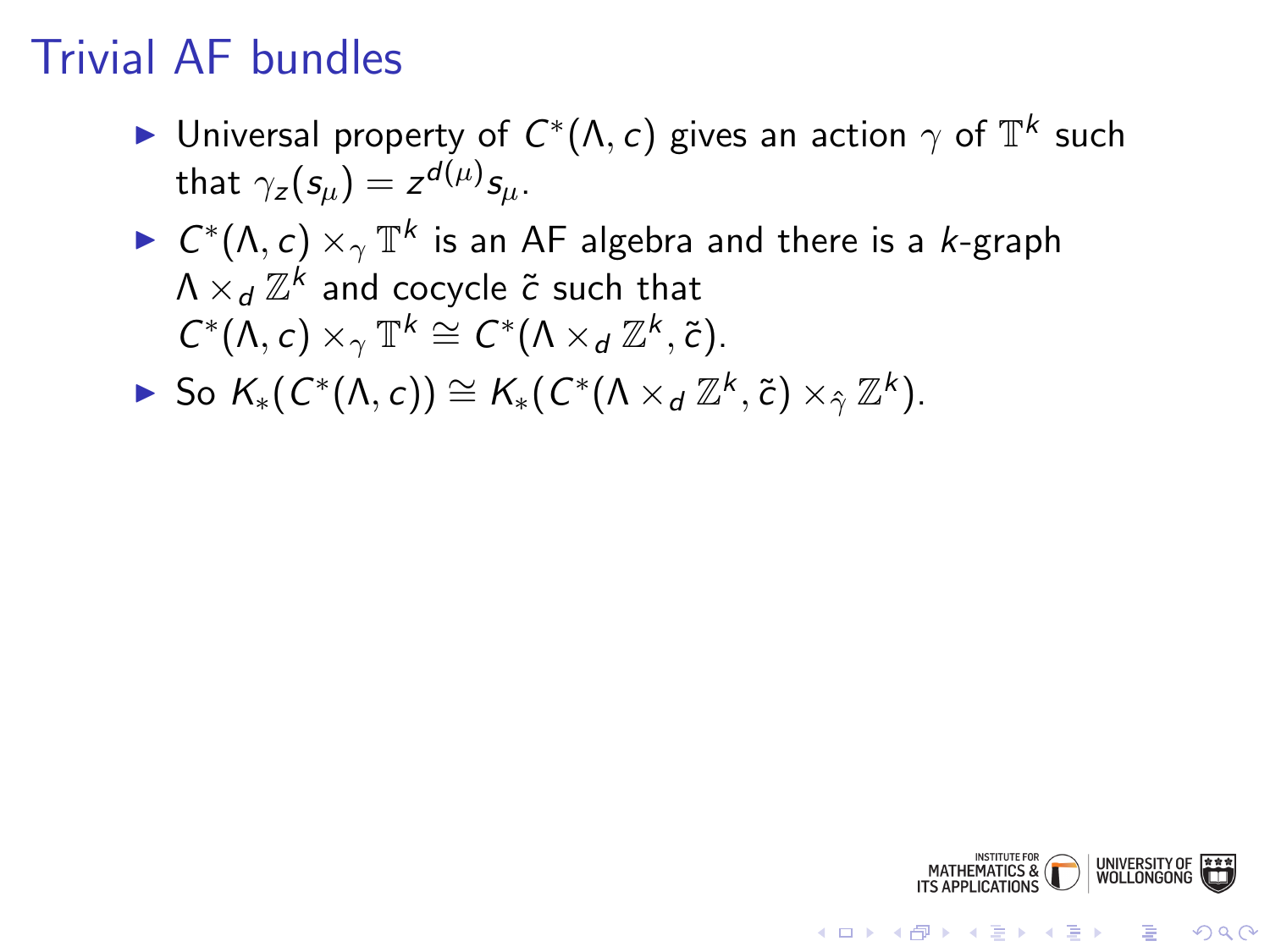## Trivial AF bundles

- ► Universal property of  $C^*(\Lambda,c)$  gives an action  $\gamma$  of  $\mathbb{T}^k$  such that  $\gamma_z(s_\mu) = z^{d(\mu)} s_\mu$ .
- $\blacktriangleright \; C^*(\Lambda,c) \times_\gamma \mathbb{T}^k$  is an AF algebra and there is a  $k$ -graph  $\Lambda\times_d\mathbb{Z}^k$  and cocycle  $\widetilde{c}$  such that  $C^*(\Lambda, c) \times_\gamma \mathbb{T}^k \cong C^*(\Lambda \times_d \mathbb{Z}^k, \tilde{c}).$
- ► So  $K_*(C^*(\Lambda, c)) \cong K_*(C^*(\Lambda \times_d \mathbb{Z}^k, \tilde{c}) \times_{\hat{\gamma}} \mathbb{Z}^k).$
- $\triangleright$  A neat argument due to Ben Whitehead shows that each  $C^*(\Lambda \times_d \bar{\mathbb{Z}}^k, G, \tilde{c}) \cong C^*(\Lambda \times_d \mathbb{Z}^k) \otimes C^*(G).$
- ► For  $G = \mathbb{R}$ , can restrict to  $[0, t] \subseteq \mathbb{R}$ :  $C^*(\Lambda \times_d \mathbb{Z}^k, \mathbb{R}, \tilde{c})_{[0,t]} \cong C^*(\Lambda \times_d \mathbb{Z}^k) \otimes C([0,t]).$
- ► The  $\rho_u$  :  $C^*(\Lambda \times_d \mathbb{Z}^k, \mathbb{R}, \tilde{c})_{[0,t]} \to C^*(\Lambda \times_d \mathbb{Z}^k, \mathbb{R}, c)_u$  induce isomorphisms in  $K$ -theory (which preserve the class of the identity).

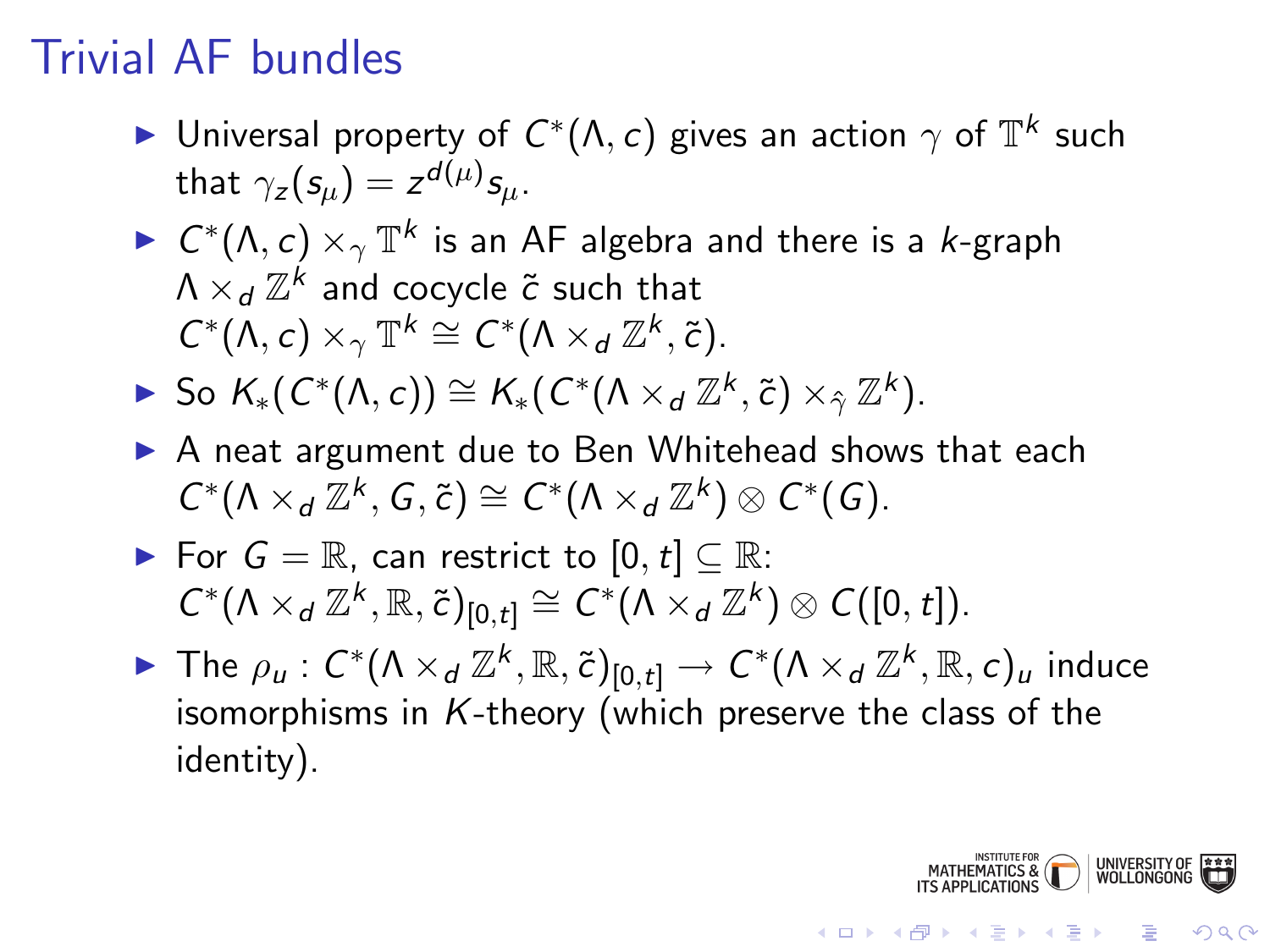## Elliott's argument ('80)

If  $\psi : (B, \beta, \mathbb{Z}) \to (C, \gamma, \mathbb{Z})$  and  $\psi_* : K_*(B) \to K_*(C)$  is an isomorphism, then  $\tilde{\psi}_*$  :  $\mathcal{K}_*(B\times_\beta \mathbb{Z}) \to \mathcal{K}_*(C\times_\gamma \mathbb{Z})$  is an isomorphism.



**KORK STRAIN A BAR SHOP**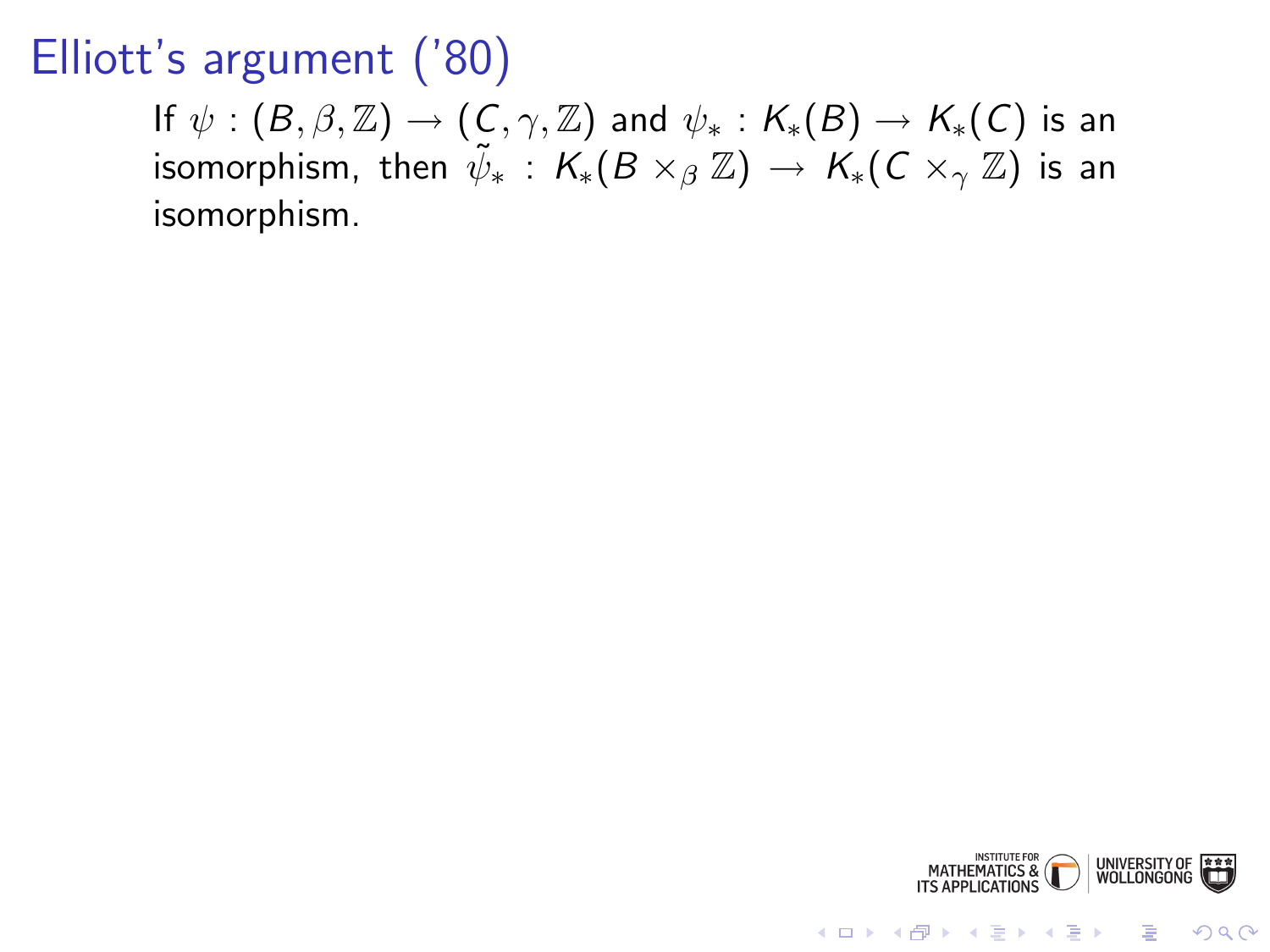## Elliott's argument ('80)

If  $\psi : (B, \beta, \mathbb{Z}) \to (C, \gamma, \mathbb{Z})$  and  $\psi_* : K_*(B) \to K_*(C)$  is an isomorphism, then  $\tilde{\psi}_*$  :  $\mathcal{K}_*(B\times_\beta \mathbb{Z}) \to \mathcal{K}_*(C\times_\gamma \mathbb{Z})$  is an isomorphism.

 $\triangleright$  Naturality of Pimsner-Voiculescu gives a diagram:



 $\triangleright$  Now the Five Lemma applies.



KOD KAP KID KID DI ARA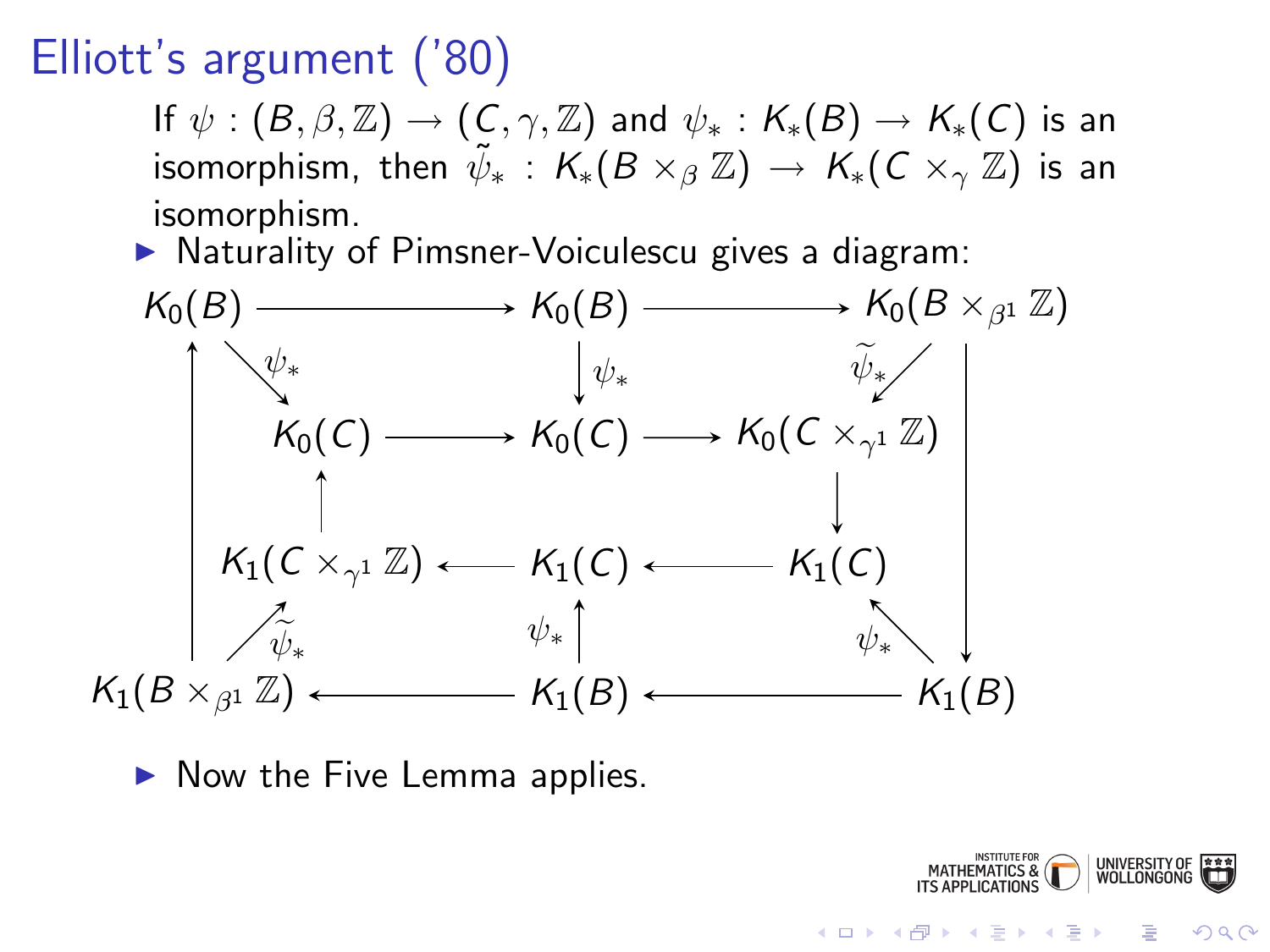## K-theory of twisted  $k$ -graph algebras

#### Theorem (Kumjian-Pask-S)

Suppose that  $\Lambda$  is a row-finite k-graph with no sources, and that  $c \in \mathsf{Z}^2(\Lambda,\mathbb{R}).$  For each  $t \in \mathbb{R}$ , there is an isomorphism

$$
\mathcal{K}_*(C^*(\Lambda),e^{itc})\cong \mathcal{K}_*(C^*(\Lambda))
$$

which preserves the classes of the  $s_{\nu}$ .

#### Proof.

We proved that  $\tilde\rho_u:C^*(\Lambda\times_d\mathbb{Z}^k,\mathbb{R},c)_{[0,t]}\to C^*(\Lambda\times_d\mathbb{Z}^k,e^{iuc})$ induces isomorphism on K-theory.

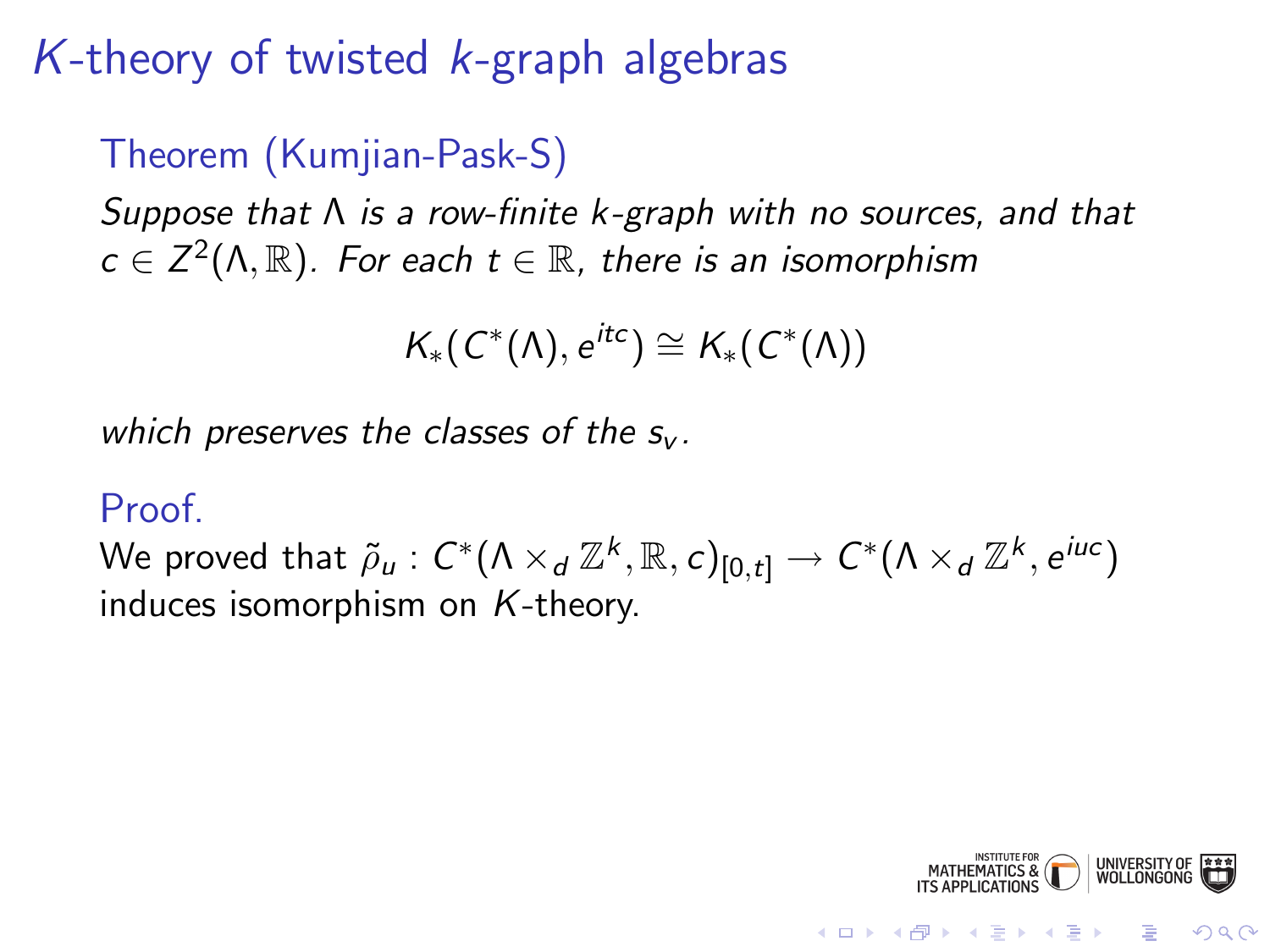## K-theory of twisted  $k$ -graph algebras

#### Theorem (Kumjian-Pask-S)

Suppose that  $\Lambda$  is a row-finite k-graph with no sources, and that  $c \in \mathsf{Z}^2(\Lambda,\mathbb{R}).$  For each  $t \in \mathbb{R}$ , there is an isomorphism

$$
\mathcal{K}_*(\mathcal{C}^*(\Lambda),e^{itc})\cong \mathcal{K}_*(\mathcal{C}^*(\Lambda))
$$

which preserves the classes of the  $s_{\nu}$ .

#### Proof.

We proved that  $\tilde\rho_u:C^*(\Lambda\times_d\mathbb{Z}^k,\mathbb{R},c)_{[0,t]}\to C^*(\Lambda\times_d\mathbb{Z}^k,e^{iuc})$ induces isomorphism on K-theory. Induction on k using Elliott's argument gives, for  $u \in [0, t]$  $K_*(C^*(\Lambda \times_d \mathbb{Z}^k, \mathbb{R}, c)_{[0,t]} \times_{\hat{\gamma} \otimes 1} \mathbb{Z}^k) \cong K_*(C^*(\Lambda \times_d \mathbb{Z}^k, e^{iuc}) \times_{\hat{\gamma}} \mathbb{Z}^k).$ 

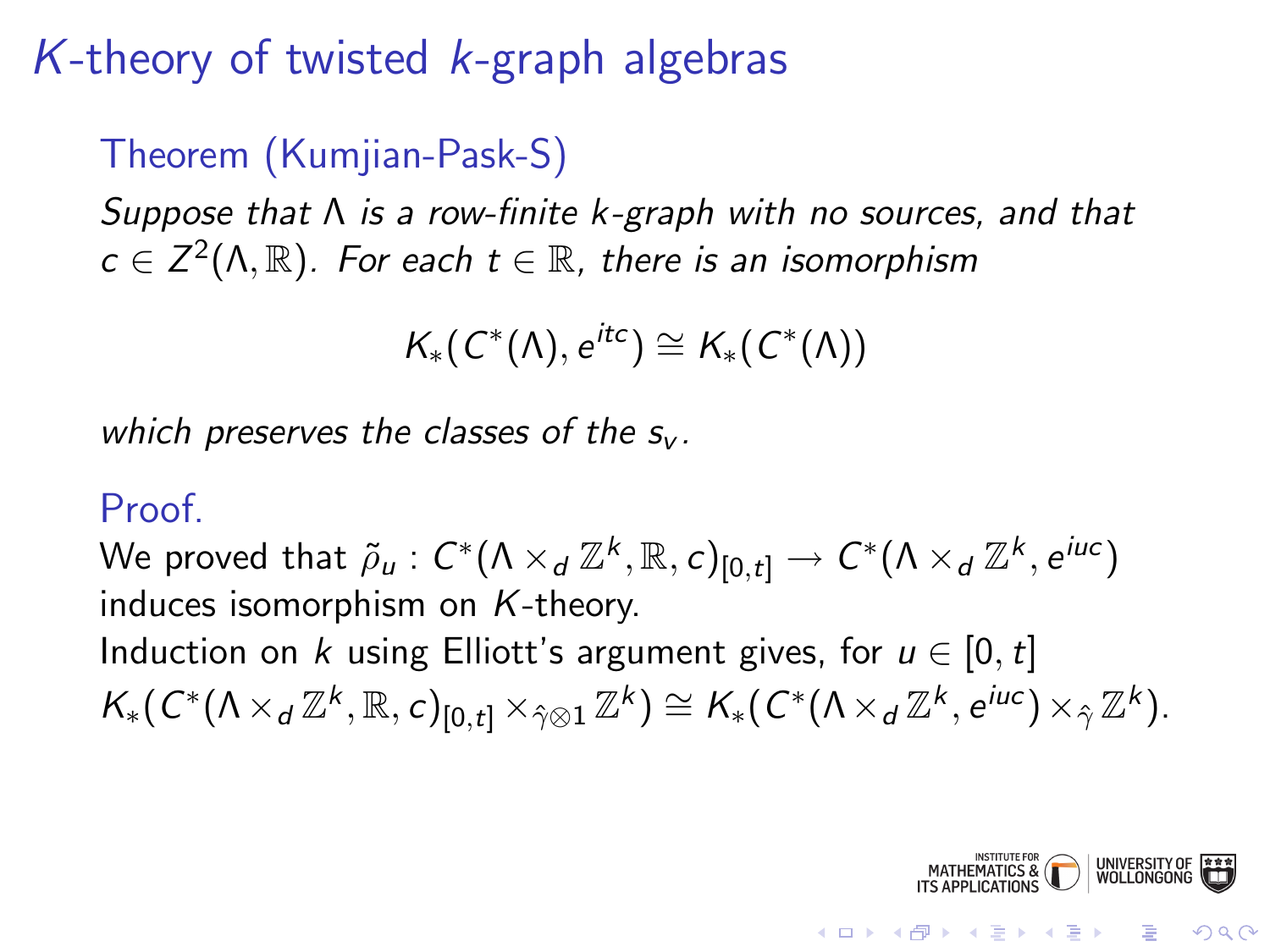## K-theory of twisted  $k$ -graph algebras

#### Theorem (Kumjian-Pask-S)

Suppose that  $\Lambda$  is a row-finite k-graph with no sources, and that  $c \in \mathsf{Z}^2(\Lambda,\mathbb{R}).$  For each  $t \in \mathbb{R}$ , there is an isomorphism

$$
\mathcal{K}_*(\mathcal{C}^*(\Lambda),e^{itc})\cong \mathcal{K}_*(\mathcal{C}^*(\Lambda))
$$

which preserves the classes of the  $s_{\nu}$ .

#### **Proof**

We proved that  $\tilde\rho_u:C^*(\Lambda\times_d\mathbb{Z}^k,\mathbb{R},c)_{[0,t]}\to C^*(\Lambda\times_d\mathbb{Z}^k,e^{iuc})$ induces isomorphism on K-theory. Induction on k using Elliott's argument gives, for  $u \in [0, t]$  $K_*(C^*(\Lambda \times_d \mathbb{Z}^k, \mathbb{R}, c)_{[0,t]} \times_{\hat{\gamma} \otimes 1} \mathbb{Z}^k) \cong K_*(C^*(\Lambda \times_d \mathbb{Z}^k, e^{iuc}) \times_{\hat{\gamma}} \mathbb{Z}^k).$ Takai duality and some book-keeping does the rest.

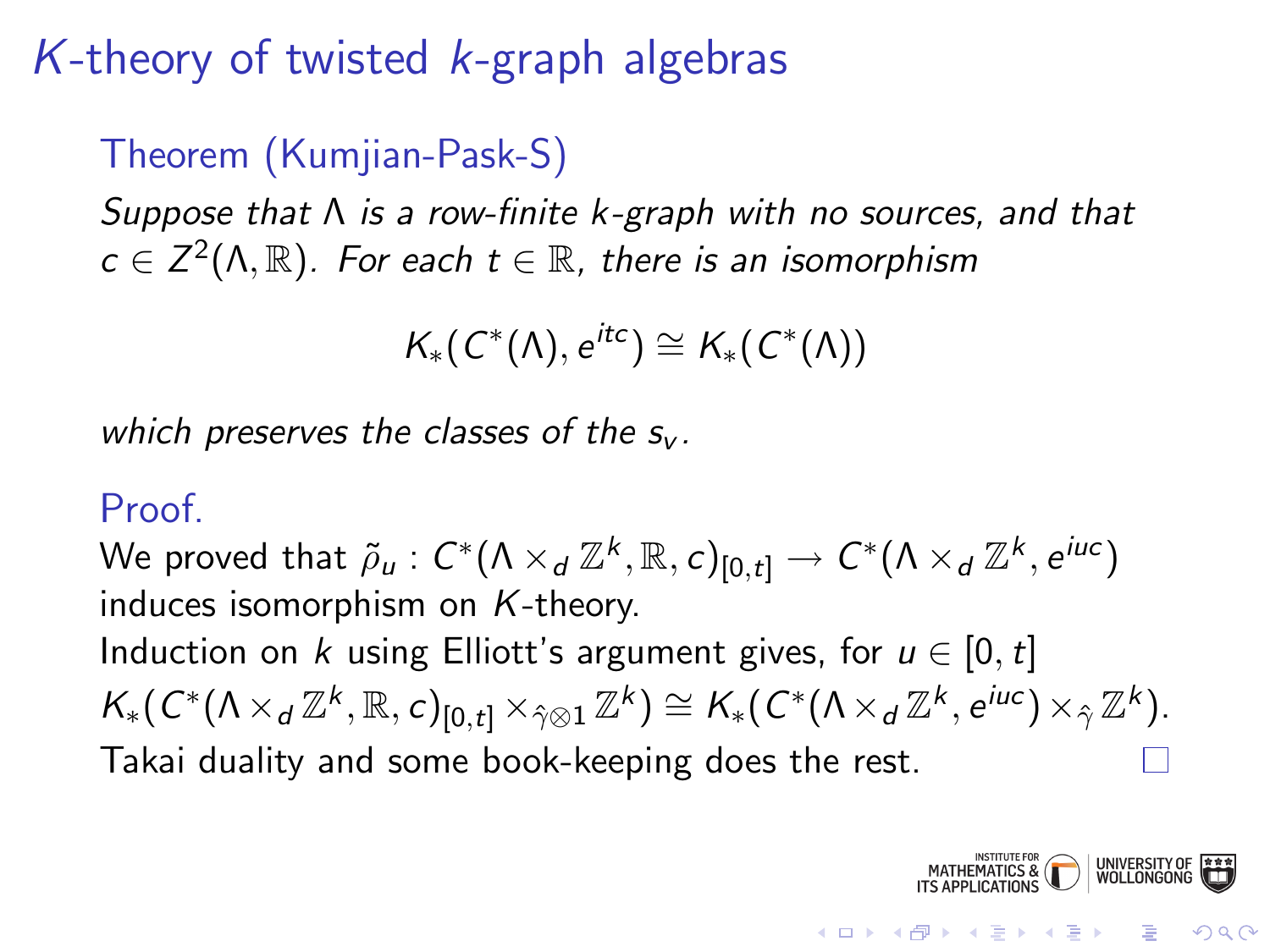K-theory of quantum 3-spheres

$$
f\begin{pmatrix} e \\ u & \stackrel{e}{\longrightarrow} v & \stackrel{e}{\longrightarrow} w \\ \stackrel{d}{\longrightarrow} & g \end{pmatrix} b \quad \begin{array}{l} ea = ae \\ ec = cf \\ gb = ag \end{array}
$$

- $\blacktriangleright$  Hajac-Matthes-Szymański ('06):  $C^*(\Lambda) \cong C(H_{000}^3) := (T \otimes T)/K \otimes K.$
- $\triangleright$  The inclusion  $K \hookrightarrow \mathcal{T}$  induces the zero map on K-theory.
- $\triangleright$  The Künneth theorem and the 6-term sequence for  $0\to \mathcal K\otimes \mathcal K \to \mathcal T\otimes \mathcal T \to \mathcal C(H^3_{000})$  give  $\mathcal{K}_*(\mathcal{C}(H^3_{000}))\cong (\mathbb Z,\mathbb Z).$
- ► Plugging into the main result,  $K_*(C(H_{00\theta}^3)) \cong (\mathbb{Z}, \mathbb{Z})$ , recovering a theorem of Baum-Hajac-Matthes-Szymański.

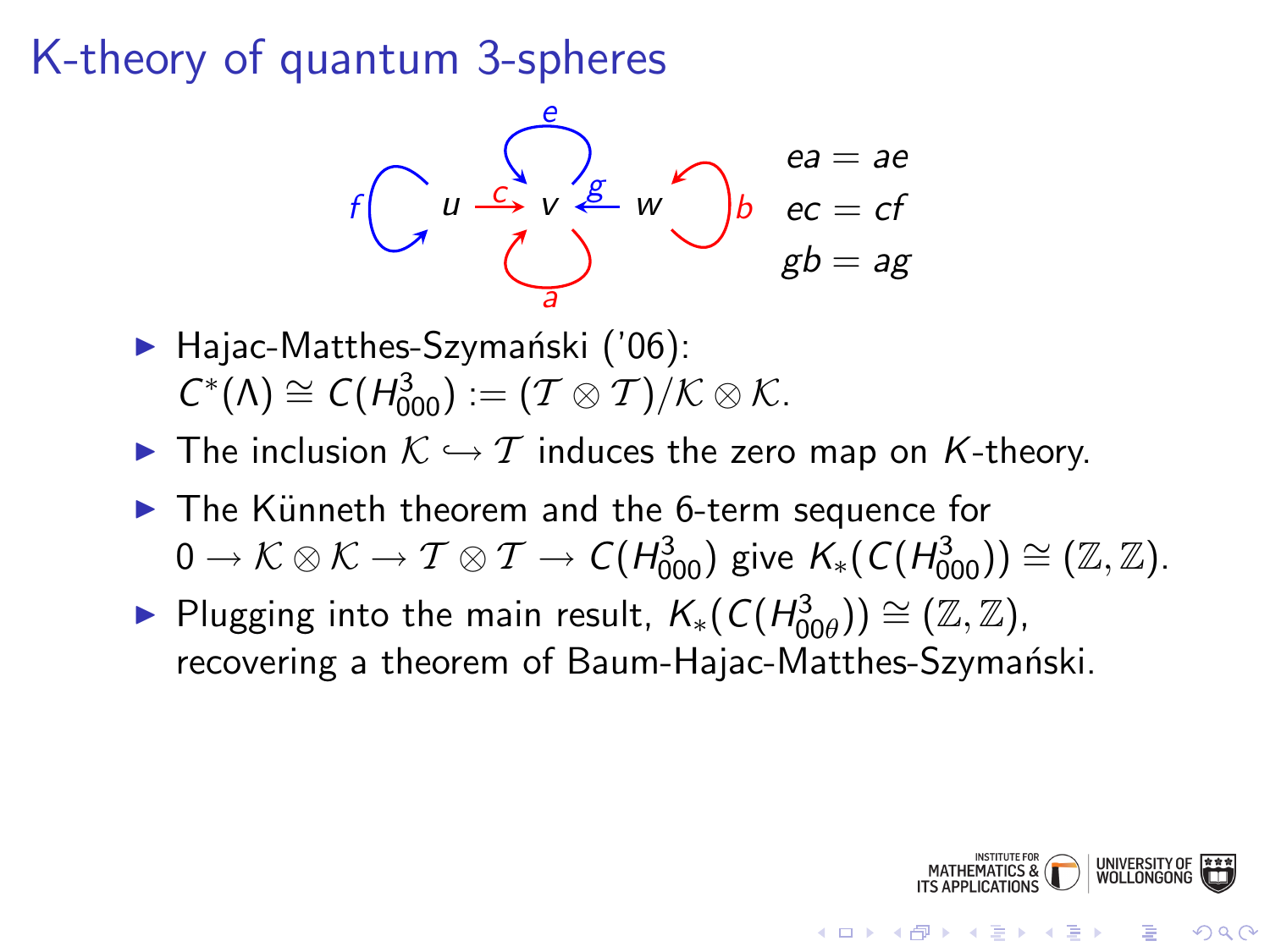## Kirchberg algebras

- If  $\Lambda$  is aperiodic and cofinal, and every vertex can be reached from a cycle with an entrance, then  $C^*(\Lambda)$  is simple purely infinite.
- ► The same conditions imply that  $C^*(\Lambda,c)$  is a Kirchberg algebra, for any  $c \in Z^2(\Lambda, \mathbb{T})$ .



**KORK STRAIN A BAR SHOP**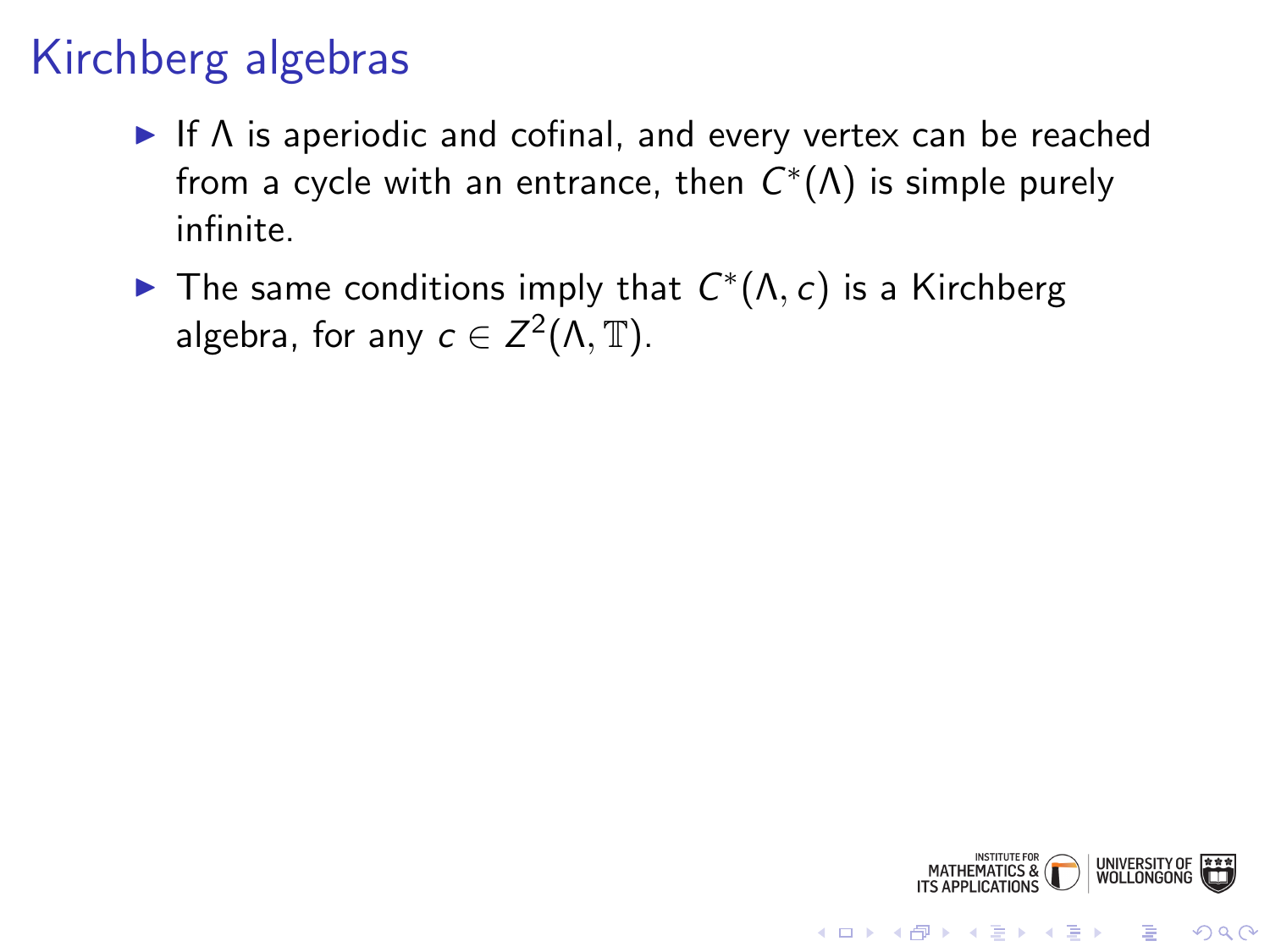## Kirchberg algebras

- If  $\Lambda$  is aperiodic and cofinal, and every vertex can be reached from a cycle with an entrance, then  $C^*(\Lambda)$  is simple purely infinite.
- ► The same conditions imply that  $C^*(\Lambda,c)$  is a Kirchberg algebra, for any  $c \in Z^2(\Lambda, \mathbb{T})$ .

Corollary (Kumjian-Pask-S): Suppose that Λ is cofinal and aperiodic and every vertex can be reached from a cycle with an entrance. If  $c \in Z^2(\Lambda,\mathbb{R})$  then  $C^*(\Lambda,e^{itc}) \cong C^*(\Lambda)$  for all  $t \in \mathbb{R}$ .